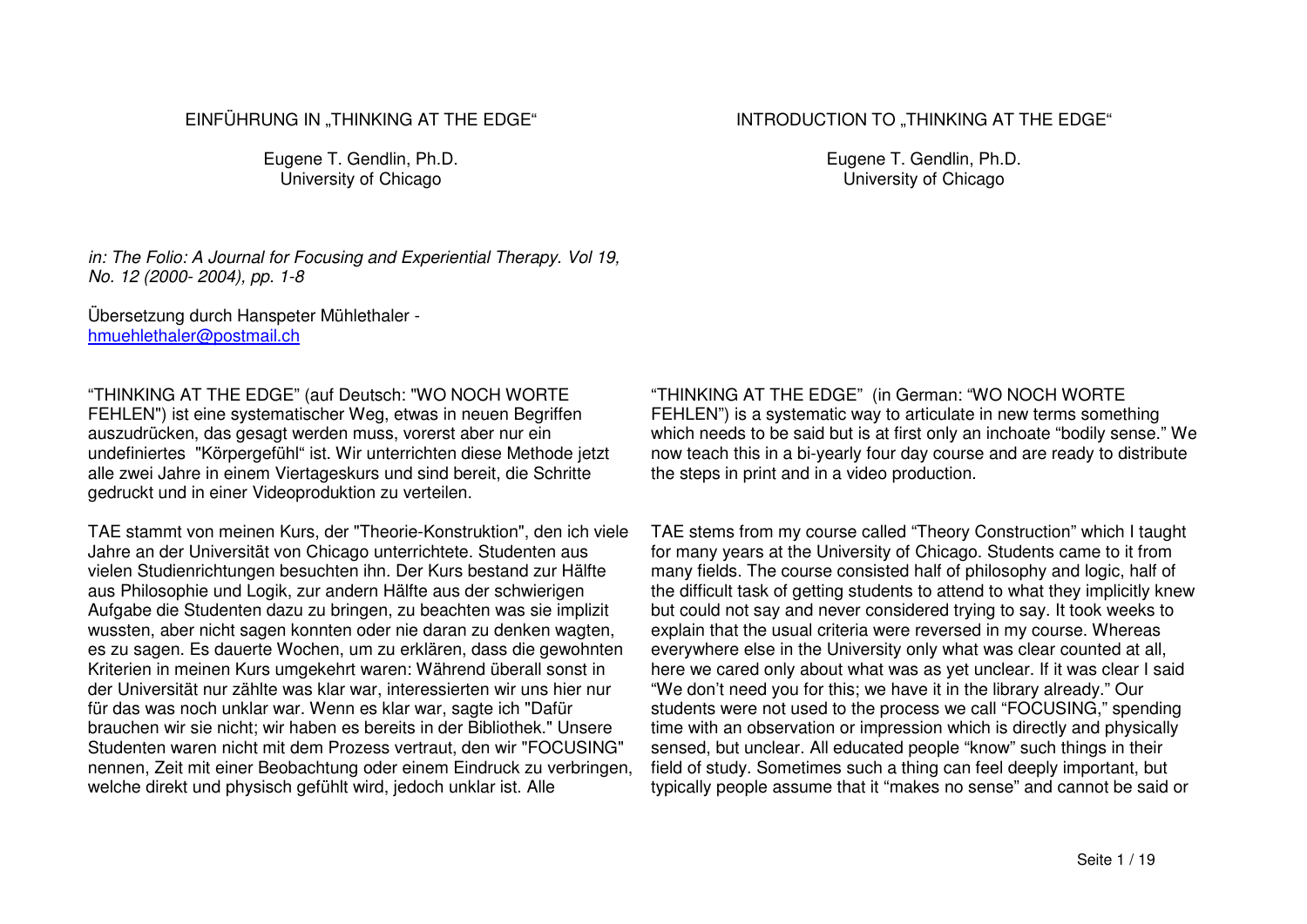gebildeten Leute "wissen" solche Dinge in ihrem Studienfach. Manchmal hat man das Gefühl, sie seien sehr bedeutsam, typischerweise aber nehmen Leute an, dass sie "keinen Sinn ergeben", nicht ausgedrückt oder gedacht werden können.

"O", rief ein Student aus, als er erfasste was ich suchte, "Sie meinen etwas, über das wir herumstottern?" Ja, genau das meinte ich. Ein anderer fragte: "Meinen Sie dieses kribbelnde Ding?"

# **Wie ist es möglich, dass Neues und Wertvolles, implizit in einem** *felt sense* **sein kann?**

Selbstverständlich weiss ich, dass es ein sehr fragwürdiges Vorgehen ist, von dem aus zu denken, was unklar und nur ein körperliches Gefühl ist. Eine rationale Person und besonders ein Philosoph, wird sich unmittelbar wundern: Warum sollte solch ein Gefühl mehr sein als blosse Verwirrung? Und wenn etwas Wertvolles darin wäre (z. B. ein physisches Erleben von etwas Wichtigem in seinem Gebiet), wie sollte es sich in Sprache fassen lassen? Und wenn es manchmal möglich ist, wie könnten wir wissen, ob das Gesagte daraus kommt, und nicht daher, dass wir etwas hineinlesen? Sollte man einfach glauben, was immer man aus solch einer Unklarheit heraus sagt, oder wären gewisse Aussagen anderen vorzuziehen?

Auf diese Fragen gibt es keine einfachen Antworten. Sie erfordern, in ein ganzes Feld von Betrachtungen einzutreten. Sie erfordern bestimmte philosophische Strategien, über die ich ausführlich geschrieben habe.

Da Zusammenfassungen philosophischer Arbeit dieser Art nicht möglich sind, kann ich mich nur auf die Arbeiten beziehen, die dem hier Gesagten zugrunde liegen.

thought into.

"Oh," one student exclaimed when he grasped what I was looking for, "you mean something about which we have to do hemming and hawing." Yes, that was just what I meant. Another asked: "Do you mean that crawly thing?"

# **How it is possible that something new and valuable can be implicit in a felt sense?**

Of course I know that it is <sup>a</sup> very questionable project to think from what is unclear and only <sup>a</sup> bodily sense. A rational person, and especially <sup>a</sup> philosopher, will immediately wonder: Why should such <sup>a</sup> sense be more than mere confusion? And if there were something valuable in it (say an organismic experiencing of something important in one's field) how would speech come from it? And if it sometimes can, how would one know whether what is said comes from it, rather than from reading something into it? Should one just believe whatever one said from such an unclarity, or would some statements be preferable to others?

These questions do not have single answers. They require entering <sup>a</sup> whole field of considerations. They require certain philosophical strategies about which I have written at length.

Since summaries of this kind of philosophical work are not possible, I can only refer to the works that lie behind what I will say here.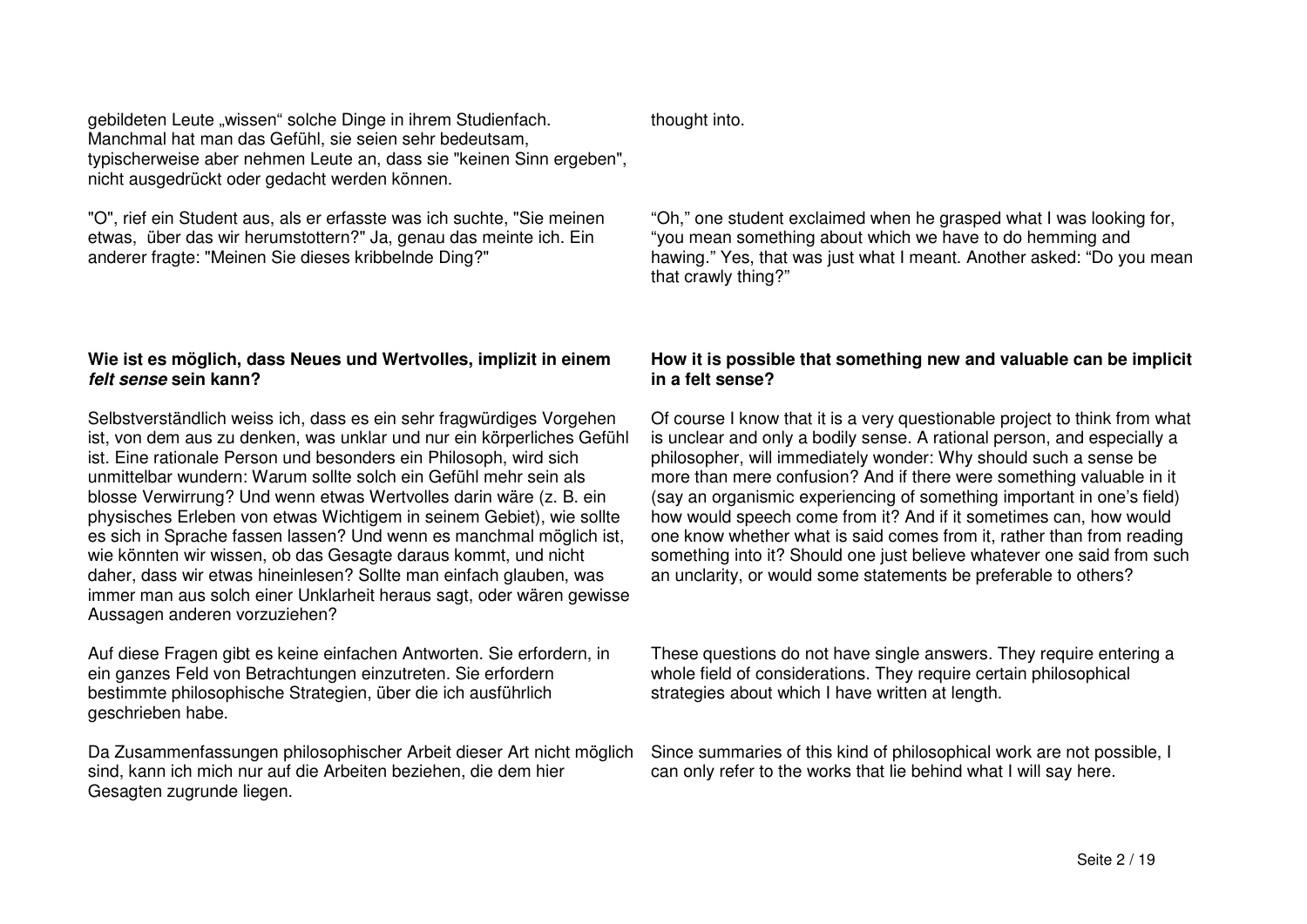Ein innerlich verwickeltes (*intricate*) Gefühl führt zu einer Reihe von Aussagen mit bestimmten erkennbaren Eigenschaften. Aussagen, die **aus dem** *felt sense* **sprechen**, lassen sich dadurch erkennen, dass sie einen Einfluss auf den *felt sense* haben. Er bewegt, öffnet und entwickelt sich. Die Beziehung zwischen der Empfindung und den Aussagen ist weder eine Identität, noch eine Darstellung oder Beschreibung. Eine implizit körperliche Komplexität ist **nie** das Gleiche wie eine Aussage. Es gibt viele mögliche Beziehungen zwischen dem Körper und den Aussagen und wir haben einige konkrete Wege entwickelt, diese Beziehung anzuwenden.

Jedes Thema und jede Situation ist verwickelter als die vorhandenen Konzepte. **Jeder lebende Organismus ist eine körperliche Interaktion mit einer verwickelten Situation und mit demUniversum.** Wenn ein auf einem Gebiet erfahrenes menschliches Wesen etwas empfindet, dann ist da immer etwas. Es kann sich als ziemlich anders herausstellen, als es anfangs schien, aber es kann nicht nichts sein.

Ich möchte hier ich ein Beispiel geben: Nehmen Sie an, Sie haben vor, in einem kleinen Flugzeug in eine andere Stadt zu fliegen und Ihr erfahrener Pilot sagt, "ich kann es nicht erklären. Die Meteorologen sagen, alles sei klar, aber wenn ich hinausschaue habe ich ein ungutes Gefühl,... " In diesem Fall würden Sie den Piloten nicht auffordern, diese Empfindung zu ignorieren, nur weil sie nicht klar ist. Ich habe dieses Beispiel konstruiert. Selbstverständlich hat die Unklarheit eines **erfahrenen** Piloten bereits das ganze klare Berufswissen berücksichtigt, so dass was unklar ist, etwas Zusätzliches ist. Wir müssen nicht sicher zu sein, dass dieses "Gefühl" tatsächlich am Wetter liegt; es genügt, dass es sein kann. Sie entscheiden sich, sicher zu Hause zu bleiben. Wenn aber das Wetter gefährlich wird, dann ist es uns wichtig herauszufinden, was es war, das der Pilot fühlte und den Meteorologen entging. Die Luftfahrtbehörde und die Gesellschaft möchten von diesem Piloten wissen, was am Wetter dieses unklare

An internally intricate sense leads to <sup>a</sup> series of statements with certain recognizable characteristics. Statements that *speak-from* the felt sense can be recognized by the fact that they have an effect on the felt sense. It moves, opens, and develops. The relation between sensing and statements is not identity, representation, or description. An implicitly intricate bodily sense is *never* the same thing as <sup>a</sup> statement. There are many possible relationships between the body and statements and we have developed some precise ways to employ these relationships.

Every topic and situation is more intricate than the existing concepts. *Every living organism is <sup>a</sup> bodily interaction with an intricate situation and with the universe.* When <sup>a</sup> human being who is experienced in some field senses something, there is always something. It could turn out to be quite different than it seemed at first, but it cannot be nothing.

Here I would like to give an example: Suppose you are about to fly to another city in <sup>a</sup> small plane, and your experienced pilot says "I can't explain it. The weather people say all clear, but the look of it gives me some odd sense of doubt..." In such <sup>a</sup> case you would not tell the pilot to ignore this sense just because it is not clear. I have stacked this example. Of course an *experienced* pilot's unclarity has already taken account of all the clear knowledge that the profession uses, so that what is unclear is something more. We need not be certain that this "sense" is in fact due to the weather; it is enough that it may be. You decide to stay safely at home. But if the weather does become dangerous, then it is important to all of us to find out what it was that the pilot sensed, which escaped the weather people. The federal aviation people and the whole society would want that pilot to articulate just what was in the look of the weather which the unclear sense picked up. Adding this to the knowledge of the Weather Service would make us all safer when we are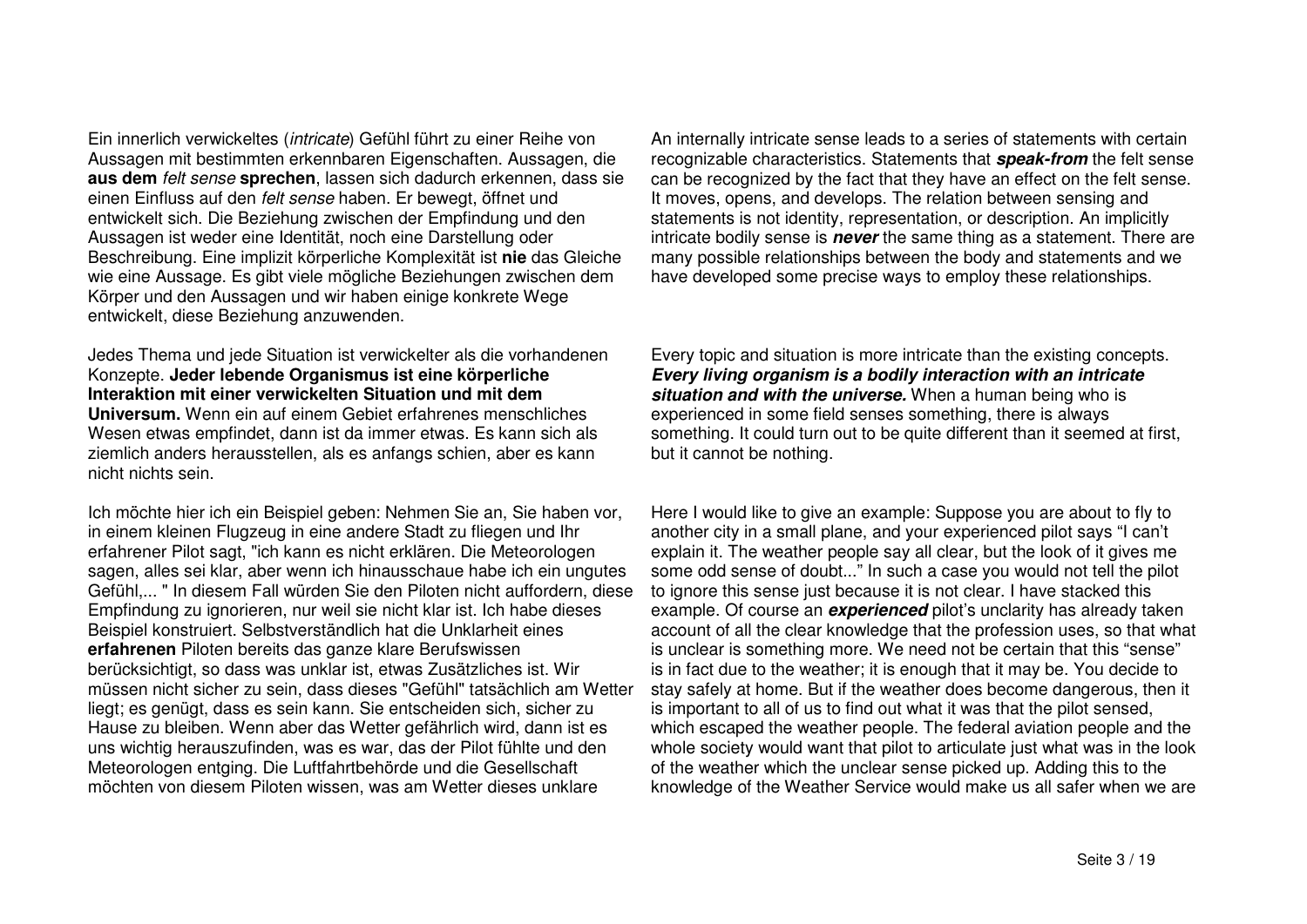Gefühl auslöste. Dieses Wissen dem Wetterdienst hinzuzufügen würde unsere Sicherheit erhöhen, wenn wir in der Luft sind. So ist es auch mit jeder in einem Gebiet erfahrenen Person. Solch eine Empfindung scheint jedoch jenseits von Worten zu liegen.

Wir sind alle vom klassischen westlichen Einheitsmodell Geprägt. Wir können kaum auf eine andere Art denken. Was wir "Denken" nennen, scheint vereinheitlichte Dinge zu erfordern, von denen wir annehmen, dass sie klar identisch oder getrennt sind, die nahe beieinander sein können, sich aber nicht durchdringen, geschweige denn komplexere Muster haben können. Wenn z.B. zwei Dinge auf irgendeine verwickelte Art auch eins zu sein scheinen, tendiert unser Denken genau dort anzuhalten, anstatt zu versuchen, dieses verwickelte Muster im Detail auszubreiten. Wir betrachten solch ein Gefühl, als ob es ein privates Problem sei. Etwas scheint falsch mit uns zu sein, da "es keinen Sinn ergibt." Und doch bleibt uns dieses widerspenstige Gefühl, das nicht ins bereits formulierte Wissen in unserem Gebiet passt. Es stammt vermutlich von einer authentischen Beobachtung, die nicht ins Einheitsmodell passt.

## **Wie es ist möglich, dass die gleichen alten Wörter im Wörterbuch etwas Neues sagen?**

Das Einheitsmodell ist regelmässig der Grund dafür, dass neue Einsichten nicht ausgedrückt werden können. Aber das Einheitsmodell grundsätzlich zurückzuweisen ist nicht möglich, weil es unserer Sprache eigen ist, unseren Maschinen und allen unseren detaillierten Konzepten. Wir fallen in es zurück, sobald wir weiter sprechen wollen. Die neue Einsicht kann nicht in den Begriffen der alten Konzepte und Sätze ausgedrückt werden. Im Unterricht verwendete ich Heidegger, McKeon und meine eigene Philosophie, drei Kritiken des Einheitsmodells, aber wie sich herausstellte, genügt dies nicht, um aus dem Einheitsmodell auszubrechen. Kritik bewahrt uns nicht davor, ins alte Modell zurück zu fallen. Einige sagen, es dauere 300 Jahre, die in unserer Sprache

in the air. And so it is also with any person who is experienced in any field. But such a sense will seem to be beyond words.

We are all imbued with the classical Western unit model. We can hardly think in any other way. What we call "thinking" seems to require unitized things which are assumed to be either cleanly identical or cleanly separate, which can be next to each other but cannot interpenetrate, let alone have some more complex pattern. If, for example, there are two things which also seem to be one in some intricate way, rather than try to lay out this intricate pattern in detail, thinking tends to stop right there. We consider the sense of such <sup>a</sup> thing as if it were <sup>a</sup> private trouble. It seems that something must be wrong with us because "it doesn't make sense." And yet we keep on having this stubborn sense which does not fit in with what is already articulated in our field. It probably stems from <sup>a</sup> genuine observation which does not fit the unit model.

## **How it is possible for the same old words in the dictionary to say something new?**

The unit model is regularly the reason why some new insights cannot be said. But to reject the unit model in general is not possible, because it inheres in our language, our machines and in all our detailed concepts. We fall back into it the moment we want to speak further. The new insight cannot be said in terms of the old concepts and phrases. In class used Heidegger, McKeon and my own philosophy, three critiques of the unit model, but as it turns out, the capacity for breaking out of the unit model cannot be imparted in this way. Critique does not prevent us from falling into the old model. Some say that it will take 300 years for the assumptions that inhere in our language to change. To <sup>a</sup> philosopher it seems unlikely that people can think beyond the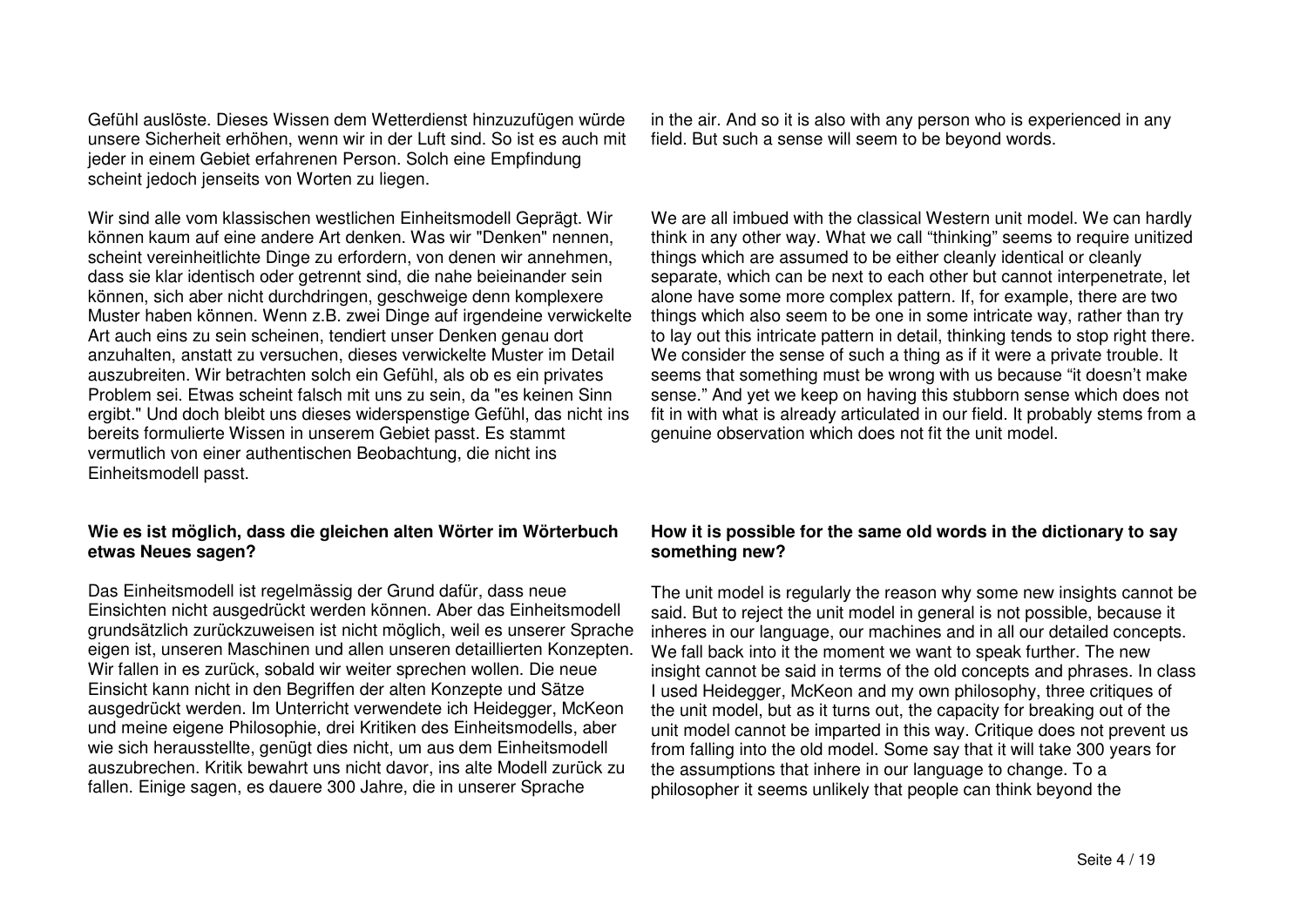inhärenten Annahmen zu ändern. Für einen Philosophen scheint es unwahrscheinlich, dass Leute über die durchdringenden Annahmen hinaus denken können. Folglich kann TAE unwahrscheinlich scheinen.

Andererseits zeigte Wittgenstein, dass die Möglichkeiten der Sprache weit über die Begriffsmuster hinausgehen, die ihr innewohnen. Er zeigte überzeugend, dass was Wörter sagen können weit ausserhalb der Kontrolle jeglichen Konzepts, schon existierender Regeln oder von Sprachetheorie ist. Er konnte zwanzig oder mehr Beispiele von neuen Bedeutungen geben, die ein Wort durch unterschiedliche Anwendung erhalten kann. [1] Darauf aufbauend haben wir mit TAE einen neuen Gebrauch der Sprache entwickelt, der fast allen Menschen gezeigt werden kann, die etwas fühlen, das noch nicht ausgedrückt werden kann. Diese neue Art zu sprechen ist der Schlüssel zu diesem scheinbar unmöglichen Unternehmen.

In meiner Philosophie habe ich einen neuen Gebrauch von körperbezogener Sprache entwickelt, mit dem wir direkt vom Körper aus über viele Dinge - besonders über den Körper und die Sprache sprechen können.

Sprache ist in einer Weise tief im menschlichen Körper verwurzelt, die allgemein nicht verstanden wird. Sprache besteht nicht nur aus den Wörtern. Die Situationen, in denen wir uns befinden, der Körper und die Sprache bilden zusammen ein einziges System. Sprache ist implizit im menschlichen Lebensprozess. Die Wörter, die wir sagen müssen, kommen direkt vom Körper. Ich habe ein körperliches Gefühl von dem, was ich im Begriff zu sagen bin. Wenn ich den Kontakt dazu verliere, kann ich es nicht sagen. Wenn ich den körperlichen Sinn von dem habe, was ich sagen möchte, dann muss ich nur meinen Mund öffnen und auf die Wörter vertrauen, die kommen. Sprache ist tief in der Art verwurzelt, wie wir physisch in unseren interaktiven Situationen existieren.

Die gewöhnlichen Situationen in einer Kultur haben alle ihre passenden The common situations in <sup>a</sup> culture each have their appropriate

pervasive assumptions. Therefore TAE can seem improbable.

On the other hand, Wittgenstein showed that the capacity of language far exceeds the conceptual patterns that inhere in it. He demonstrated convincingly that what words can say is quite beyond the control of any concept, pre-existing rule, or theory of language. He could give some twenty or more examples of new meanings that one word could acquire through different uses.[1] Building on this, we have developed in TAE <sup>a</sup> new use of language that can be shown to most anyone who senses something that cannot yet be said. This new way of speaking is the key to this seemingly impossible venture.

In my philosophy I have developed <sup>a</sup> new use of bodily-sourced language with which we can speak directly from the body about many things — especially about the body and language.

Language is deeply rooted in the human body in <sup>a</sup> way that is not commonly understood. Language does not consist just of the words. The situations in which we find ourselves, the body, and the language form <sup>a</sup> single system together. Language is implicit in the human process of living. The words we need to say arrive directly from the body. I have <sup>a</sup> bodily sense of what I am about to say. If I lose hold of that, I can't say it. If I have the sense of what I want to say, then all I do is open my mouth and rely on the words that will come. Language is deeply rooted in the way we physically exist in our interactive situations.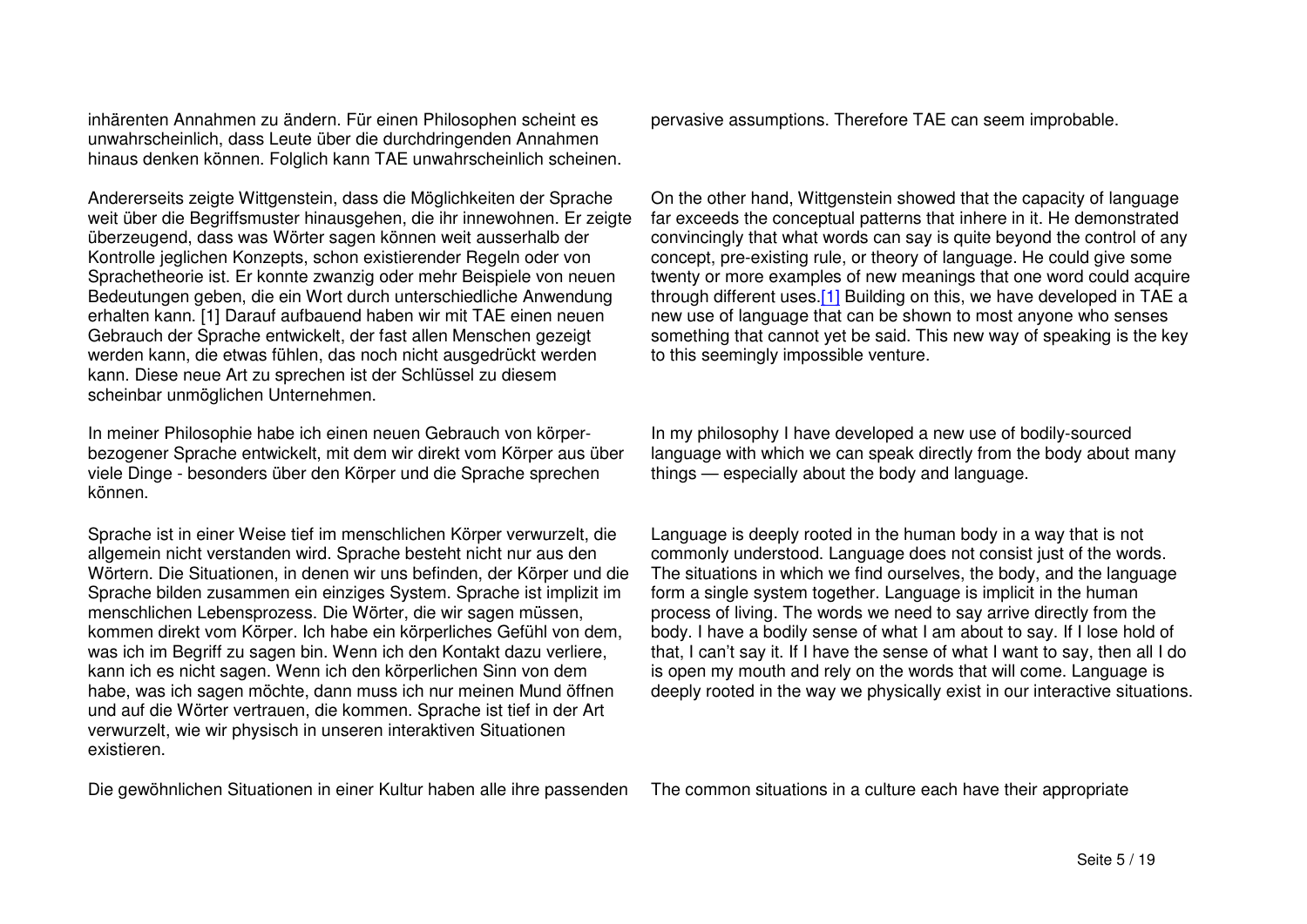Sätze, eine Auswahl der möglichen Redensarten, die man brauchen könnte. Die Worte bedeuten die Wirkung, die sie haben, wenn sie in einer Situation angewendet werden. Unsere Sprache und die allgemeinen Situationen bilden zusammen ein einziges System. Diese körperliche Verbindung zwischen Worten und Situationen ist jedoch genau so wichtig, wenn die Situation ungewohnt ist und wenn, was gesagt werden muss, keine festgelegten Worte und Sätze hat.

Alle lebenden Körper erzeugen und implizieren ihre eigenen nächsten Schritte. Leben heisst: die nächsten Schritte erzeugen. Der Körper weiss auszuatmen, nachdem er eingeatmet hat, und nach Nahrung zu suchen, wenn er hungrig ist. Und, in einer neuen Situation kommen neue nächste Schritte vom Körper. Sogar eine Ameise auf einer flockigen Wolldecke kriecht auf eine seltsame Weise, in der sie vorher nie gekrochen ist. Wenn wir etwas fühlen, das nicht ins allgemeine Repertoire passt und doch gesagt werden möchte, impliziert der Körper neue Tätigkeiten und neue Sätze.

#### **TAE befähigt Leute zu denken und zu sprechen**

Wir stellen fest, dass den Menschen, sobald sie auf die üblichen grossen, vagen Wörter und die allgemeinen Sätze verzichten, von ihrer körperlichen Empfindung ziemlich frische, farbige neue Sätze kommen. Diese Sätze bilden sich so, dass sie sagen, was neu von der körperlichen Empfindung ist. Man kann nicht "alles" davon sagen, kein Satz wird einfach gleich sein, kein Satz einfach "darstellen", was empfunden wird. Aber was geschehen kann, ist besser als eine vollkommene Kopie. Aus der körperlichen Empfindung taucht ein Strang auf, dann noch einer und noch einer. Was gesagt werden muss weitet sich aus! Was wir sagen stellt die Empfindung nicht dar. Eher trägt sie den Körper weiter (*carries forward*).

Zuerst muss erkannt werden, dass kein **gewöhnliches** Wort oder kein gewöhnlicher Satz je in der Lage sein wird, zu sagen, was gesagt

phrases, <sup>a</sup> cluster of possible sayings that one might need. The words mean the effect they have when they are used in <sup>a</sup> situation. Our language and the common situations constitute <sup>a</sup> single system together. However, this bodily link between words and situations applies no less when the situation is uncommon and what needs to be said has no established words and phrases.

All living bodies create and imply their own next steps. That is what living is, the creating of next steps. The body knows to exhale after inhaling, and to search for food when hungry. And, in <sup>a</sup> new situation new next steps come from the body. Even an ant on <sup>a</sup> fuzzy rug crawls in an odd way in which it has never crawled before. When we sense something that doesn't fit the common repertory and nevertheless wants to be said, the body is implying new actions and new phrases.

#### **TAE empowers people to think and speak.**

We find that when people forgo the usual big vague words and common phrases, then — from their bodily sense — quite fresh colorful new phrases come. These phrases form in such <sup>a</sup> way that they say what is new from the bodily sense. There is no way to say "all" of it, no sentence that will be simply equal, no sentence which will simply "represent" what is sensed. But what can happen is better than <sup>a</sup> perfect copy. One strand emerges from the bodily sense, and then another and another. What needs to be said expands! What we say doesn't represent the bodily sense. Rather it carries the body forward.

First it must be recognized that no *established* word or phrase will ever be able to say what needs to be said. The person can be freed from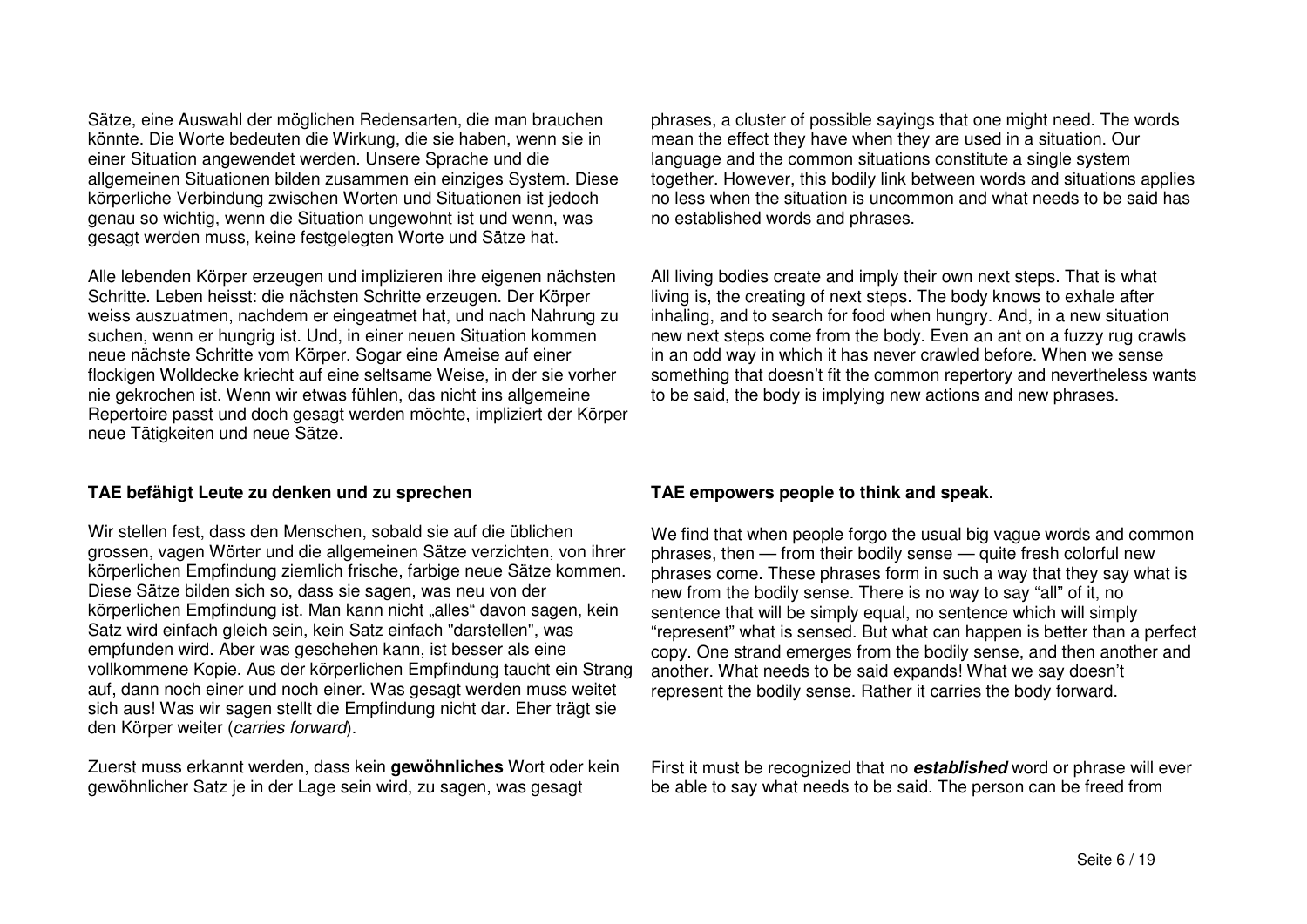werden muss. Die Person kann davon befreit werden, zu versuchen den *felt sense* in normale Sprache zu "übersetzen". Welche Bedeutung eine Person jedoch einem Wort geben wollte, kann nur in einen oder mehreren Sätzen ausgedrückt werden, die Wörter in einer frischen und kreativen Weise benutzen. In bestimmten Arten von Sätzen kann ein Wort über seine übliche Bedeutung hinausgehen, so dass es vom *felt sense* aus spricht. Wenn man einige Wörter ausprobiert und festgestellt hat, dass jedes von ihnen nicht ausdrücken kann, was gesagt werden muss, können frische Sätze sagen, was das Wort bedeuten soll. Jetzt zeigt sich, dass jedes der zurückgewiesenen Wörter sehr unterschiedliche frische Sätze verursacht. Jedes zieht etwas anderes aus dem *felt sense* heraus. Auf diese Art und mit weiteren Entwicklungen können aus einer einzigen unscharfen Empfindung sechs oder sieben **Begriffe** entstehen. Diese Begriffe bringen ihre eigenen Wechselbeziehungen mit, normalerweise ganz neue Muster. Damit wird eine vollständig neue Landschaft erzeugt, wo vorher es eine einzelne implizite Bedeutung war. Man kann sich im Feld bewegen, welches durch die Begriffe erzeugt wurde. Jetzt kann man weiter in die erlebte Bedeutung jeder der Fasern eintreten und noch exaktere Begriffe erzeugen. Menschen stellen fest, sie würden nie mehr unfähig sein, von diesem *felt sense* aus zu sprechen.

Bis zu diesem Punkt ermöglicht TAE die Entstehung frischer Sprache. Die letzten fünf Schritte betreffen die Logik, eine ganz andere Fähigkeit. Aber es gibt auch eine inhärente Verbindung zwischen einem *felt sense* und der Art, wie wir Logik betreiben. (Siehe *A Process Model*, VIIA, VIIBa and VIII.)

Mit einer Reihe von theoretischen Aussagen können den neuen Begriffe und ihrer Muster logische Relationen gegeben werden. Jetzt wird es möglich, logisch verbundene Begriffe für einander einzusetzen. Dadurch können viele neue (teilweise überraschende und mächtige) Sätze abgeleitet werden. Die Erweiterung davon kann eine Theorie erzeugen, eine Gruppe logisch verbundener Begriffe.

trying to "translate" the felt sense into regular sayings. Yet what <sup>a</sup> person wanted <sup>a</sup> word to mean can be expressed but only in one or more whole sentences that use words in <sup>a</sup> fresh and creative way. In certain kinds of sentences <sup>a</sup> word can go beyond its usual meaning, so that it speaks from the felt sense. When one has tried several words and found that each of them fails to say what needs to be said, fresh sentences can say what one wished the word to mean. Now it turns out that each of the rejected words gives rise to very different fresh sentences. Each pulls out something different from the felt sense. In this way, with some further developments, what was one single fuzzy sense can engender six or seven **terms**. These terms bring their own interrelations, usually <sup>a</sup> quite new patterning. This constitutes <sup>a</sup> whole new territory where previously there was only <sup>a</sup> single implicit meaning. One can move in the field created by these terms. Now one can enter further into the experiential sense of each strand and generate even more precise terms. People find that never again are they just unable to speak from this felt sense.

Up to this point TAE enables fresh language to emerge. The last five steps concern logic, <sup>a</sup> very different power. But there is also an inherent connection between a felt sense and how we make logic. (See *A Process Model*, VIIA, VIIBa and VIII.)

The new terms and their patterning can be given logical relations, in <sup>a</sup> series of theoretical propositions. Now it becomes possible to substitute logically linked terms for each other. Thereby many new sentences (some surprising and powerful) can be derived. Expanding this can constitute <sup>a</sup> theory, <sup>a</sup> logically interlocked cluster of terms.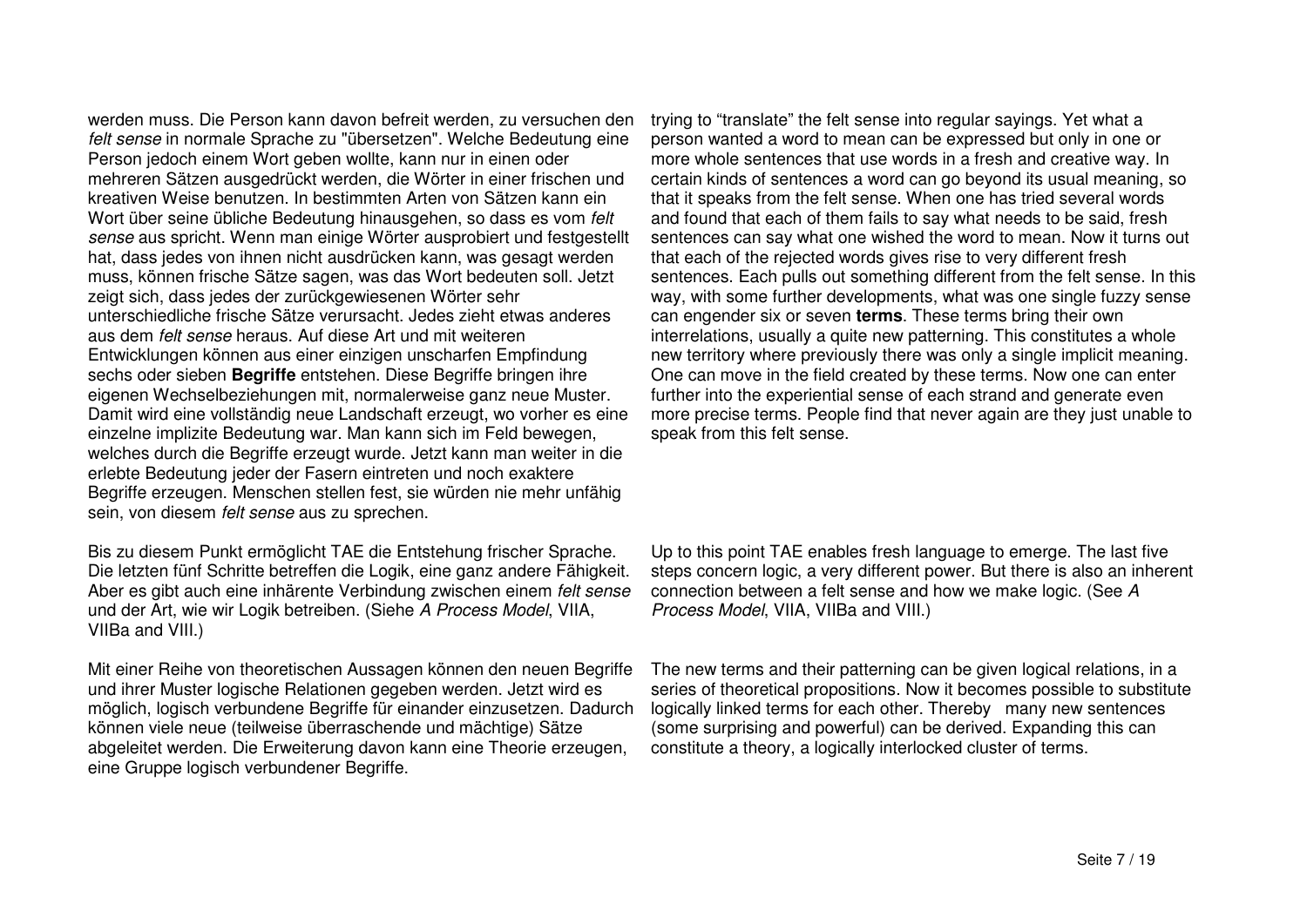An jedem Punkt des Prozesses können wir feststellen, dass die Explizierung eines *felt sense* überhaupt nicht willkürlich ist. Obgleich es eher um die Erzeugung neuer Begriffe geht, als nur um reines Kopieren oder Darstellen von bereits Gegebenen, sind seine impliziten Bedeutungen sehr präzise. Die vielfältigen Beziehungen zwischen Fühlen und Sprechen sind bis jetzt nicht eingehend untersucht worden, weil nur nach Darstellungen gesucht wurde. Indem ich genau diese Beziehungen zwischen Empfinden und Sprechen anwendete, um sie zu studieren, habe ich diese Studienrichtung initiiert und bis zu einer gewissen Tiefe entwickelt. Hier möchte ich nur sagen, dass deutlich erkennbar ist, wie es den Körper weiter trägt, sobald man dieses "Sprechen-von" einmal erfahren hat. Obwohl man dann in der Lage wäre, vieles zu sagen und viele neue Unterscheidungen zu treffen, zieht man es vor, stecken zu bleiben und still zu sein, bis Sätze kommen, die den *felt sense* weiter tragen.

TAE wurde von Mary Hendricks ausgedacht und erzeugt. Die Idee, daraus eine anwendbare Praxis zu machen schien mir unmöglich.

TAE erfordert Vertrautheit mit Focusing. Die Teilnehmer an unserem ersten TAE waren erfahrene Focusingleute. Dies besorgte den schwierigsten Teil meines Universitätskurses. Dennoch erwartete ich, es würde misslingen, was zweifellos zutraf. Einige Leute kamen nicht einmal dazu, Logik zu verwenden, und die meisten kreierten keine Theorie. Dennoch gab es eine hohe Zufriedenheit, sogar Begeisterung. Eine grosse Sache schien geschehen zu sein, so dass ich dankbar war, dass mir jegliche Verlegenheit erspart blieb. Aus irgendeinem Grund fühlten sie sich nicht betrogen.

Später verstand ich. Während des folgenden Jahres schrieben uns viele Leute. Sie berichteten entdeckt zu haben, fähig zu sein, über Dinge zu sprechen, über die sie bisher nichts zu sagen vermochten, und dass sie nun die ganze Zeit darüber sprachen. Und einige von ihnen berichteten von einer anderen Begeisterung, sie hatten entdeckt, dass sie denken

At every point in the process we can see that explicating <sup>a</sup> felt sense is not at all arbitrary. Although it involves creating new terms rather than merely copying or representing what is already given, its implicit meanings are very precise. The various relations between sensing and speaking have not been well studied until now, because only representation was looked for. By using these very relations between sensing and speaking in order to study them, I have initiated this field of study and developed it in some depth. Here I only want to say that once one experiences this "speaking-from," the way it carries the body forward becomes utterly recognizable. Then, although one might be able to say many things and make many new distinctions, one prefers being stuck and silent until phrases come that do carry the felt sense forward.

TAE was envisioned and created by Mary Hendricks. The idea of making it into an available practice seemed impossible to me.

TAE requires <sup>a</sup> familiarity with Focusing. The participants in our first TAE were experienced Focusing people. This took care of the most difficult part of my university course. Nevertheless I expected it to fail, and I certainly experienced that it did fail. Some people did not even get as far as using logic, and most created no theory. Yet there was great satisfaction and even excitement. A great thing seemed to have happened, so I was grateful that I was saved any embarrassment. For some reason they did not feel cheated.

Later I understood. During the ensuring year many people wrote to us. They reported that they found themselves able to speak from what they could not say before, and that they were now talking about it all the time. And some of them also explained another excitement. Some individuals had discovered that they could think! What "thinking" had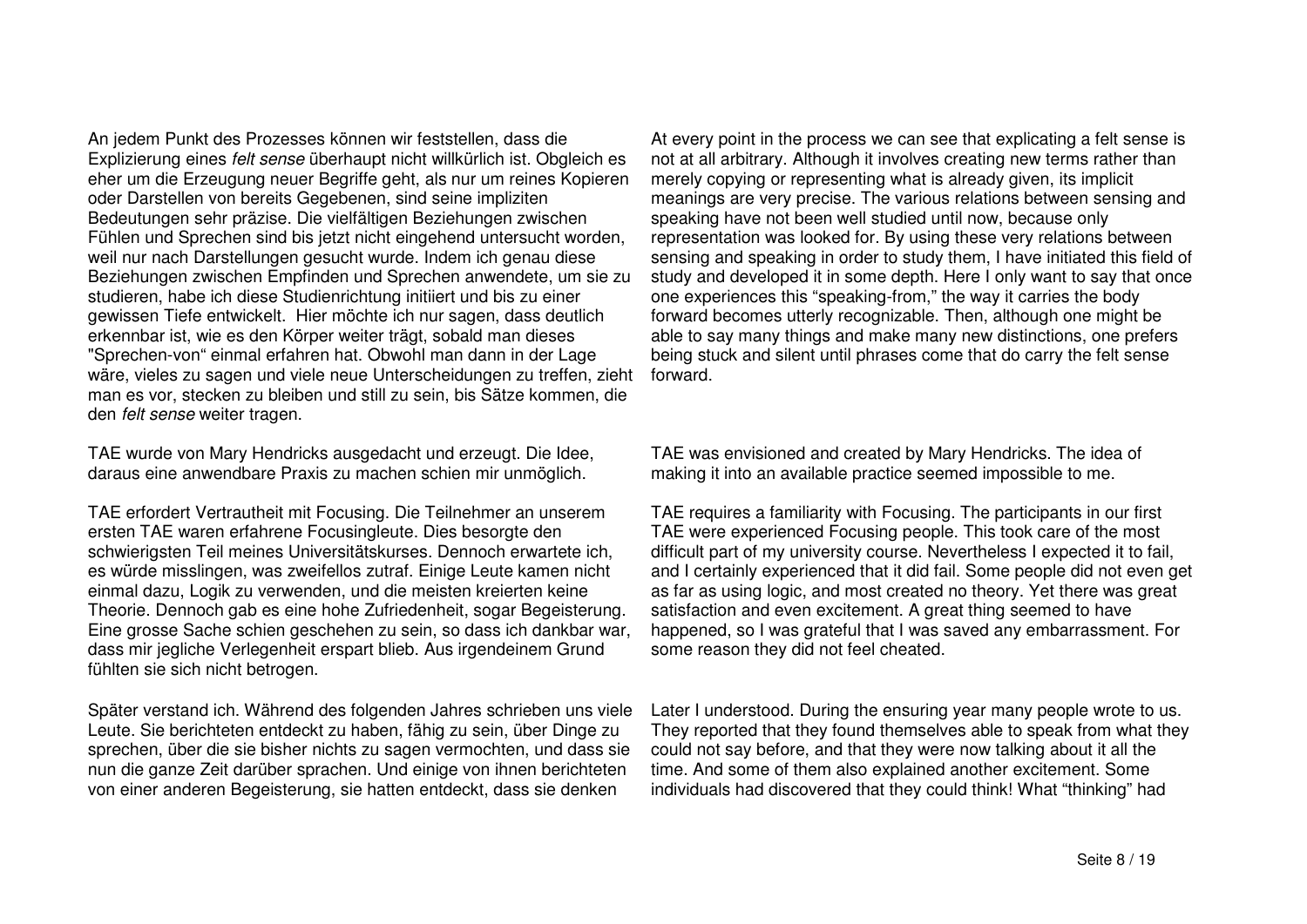konnten! Was " Denken" bisher für viele von ihnen bedeutet hatte war, sich abseits zu stellen und erinnerte Konzepte neu zu ordnen. Für einige war die Tatsache, Ideen erzeugen und ableiten zu können, die Erfüllung eines schon lange verzweifelt gesuchten Bedürfnisses.

Heute, nach fünf amerikanischen und vier deutschen TAE Treffen, bin ich mir der tiefen politische Bedeutung von all dem bewusst. Leute, besonders Intellektuelle, glauben, dass sie nicht denken können! Sie werden ausgebildet, zu sagen, was in einen vorgegebenen öffentlichen Diskurs passt. Sie bleiben taub gegenüber dem, was aus ihnen selbst als Antwort auf die Literatur und die Welt entstehen könnte. Leute durchleben sehr vieles, das nicht gesagt werden kann. Sie werden gezwungen, dies unausgedrückt zu lassen, weil es nicht in gewöhnlichen Sätzen gesagt werden kann. Menschen werden zum Schweigen gebracht! TAE kann sie ermutigen, von dem zu sprechen, was sie durchleben.

Menschen können befähigt werden zu denken und zu sprechen. Wir haben erkannt, dass TAE zusammen mit Focusing eine Praxis für Leute im Allgemeinen ist. Sie brauchen nicht alle eine Theorie mit formalen, logisch verbundenen Begriffen aufzubauen. Denken und sich ausdrücken sind sozial lebenswichtige Praktiken. In früheren Zeiten schloss Philosophie immer schon Praxis ein und jetzt tut sie es wieder. Man muss nicht alle Philosophie begreifen, von denen die Praktiken stammen. Ich habe die Tatsache akzeptiert, dass ohne die philosophische Arbeit keine Beschreibung von TAE (wie in diesem Folio) geeignet sein kann.

Ich muss klarstellen, dass wir mit TAE nicht behaupten, denken oder jede andere ernste menschliche Tätigkeit könne auf Standardschritte einer festgelegten Methode reduziert werden. Als die Leute entdeckten, dass sie denken konnten, meinten sie zweifellos nicht diese kleinen Schritte, an die ich mich zuerst selbst nicht genau erinnern konnte. Die Schritte helfen zu durchbrechen, was ich die "allgemeine öffentliche Sprachbarriere" nennen würde, damit die Quelle des eigenen Denkens previously meant to many of them involved putting oneself aside and rearranging remembered concepts. For some the fact that they could create and derive ideas was the fulfillment of <sup>a</sup> need which they had despaired of long ago.

Now after five American and four German TAE meetings I am very aware of the deep political significance of all this. People, especially intellectuals, believe that they cannot think! They are trained to say what fits into <sup>a</sup> pre-existing public discourse. They remain numb about what could arise from themselves in response to the literature and the world. People live through <sup>a</sup> great deal which cannot be said. They are forced to remain inarticulate about it because it cannot be said in the common phrases. People are silenced! TAE can empower them to speak from what they are living through.

People can be empowered to think and speak. We have come to recognize that, along with Focusing, TAE is <sup>a</sup> practice for people generally. They do not all need to build <sup>a</sup> theory with formal logically linked terms. Thinking and articulating is <sup>a</sup> socially vital practice. In ancient times philosophy always included practices, and now philosophy does so again. One need not necessarily grasp all of the philosophy from which the practices have come. I have accepted the fact that without the philosophical work no description of TAE (as in this *Folio)* can be adequate.

I need to make clear that with TAE we are not saying that thinking or any other serious human activity can be reduced to standard steps of <sup>a</sup> fixed method. When people said they discovered that they could think, they certainly did not mean these little steps which I myself couldn't remember exactly, at first. The steps help break what I might call the "public language barrier" so that the source of one's own thinking is found and spoken from. After that nobody needs steps. Precise steps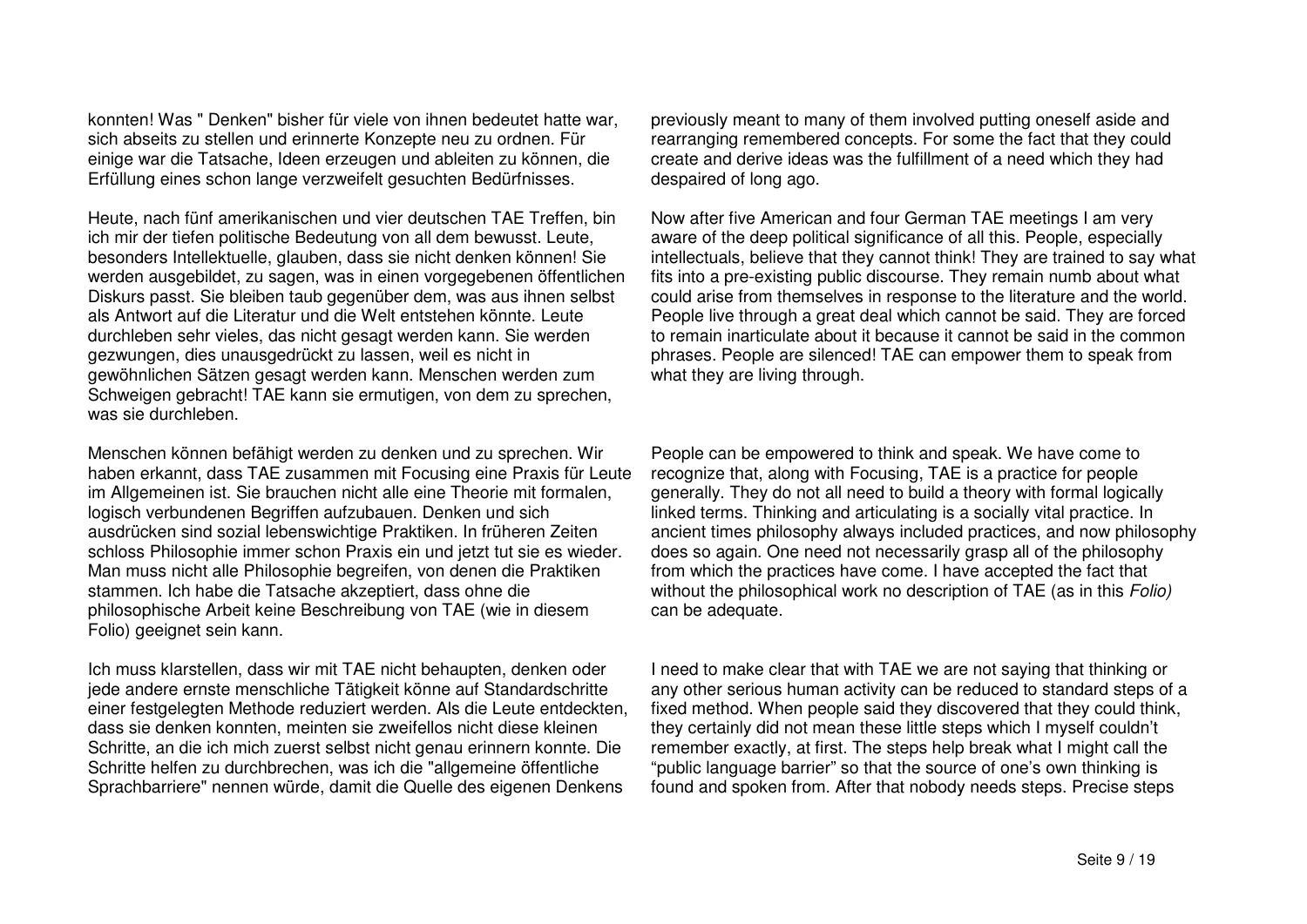gefunden und daraus gesprochen wird. Später benötigt niemand mehr Schritte dazu. Exakte Schritte sind immer für präzises Unterrichten, um neue Wege zu zeigen und zu finden. Danach wird bald alles sehr veränderbar.

Schritte 4 und 5 von TAE decken eine der Sprache innewohnende, mehr-als-logische Kreativität auf, die bis jetzt weitgehend unerkannt geblieben ist. Sprache ist nicht die tödliche Falle, als die sie oft bezeichnet wird. Sprache wird häufig dafür verantwortlich gemacht, wenn etwas Spannendes begrenzt und leblos wird. Philosophen vieler Richtungen halten daran fest, dass alles in alte Kategorien fällt, indem es gesagt wird. Dieses mag zutreffen, wenn man nur gewohnte Sätze verwendet, aber im Fall von frischem Formulieren ist dies falsch. **Neue Ausdrucksweise ist möglich, da Sprache immer implizit im menschlichen Erleben ist und tief zu dem gehört, was Erleben ausmacht. Weit davon entfernt zu reduzieren und zu begrenzen, was man implizit erlebt und sagen will, ist eine frische Aussage physisch eine Weiterentwicklung davon, was man fühlt und zu sagen meint.**

Das gesagte aufzuschreiben und wieder zu lesen kann weiteres Leben hervorbringen. Was man körperlich in einer Situation empfindet ist keine fixierte, schon vorbestimmte Einheit, sondern ein weitergehendes Implizieren, das sich als Antwort auf das Gesagte entfaltet und entwickelt. Anstatt in die Begrenzungen des Gesagten "zu fallen", entdecken wir, dass die Wirkung des Gesagten neue Möglichkeiten zu leben und weiter zu sprechen öffnen kann. [2]

Viele heutige Philosophen streiten ab, dass die Einzelperson etwas denken kann, das nicht von der Kultur, von der Gruppe, von der Interaktion kommt. Diese Ansicht ist eine Überreaktion auf eine frühere Philosophie, die die Einzelperson als die universelle Quelle betrachtete. Aber beide Ansichten sind Vereinfachungen. Kultur und Individualität konstituieren ein verwickeltes (*intricate*) Cluster. Jedes übersteigt das andere in gewisser Hinsicht.

are always for precise teaching so <sup>a</sup> new way can be shown and found. Then it soon becomes utterly various.

Steps 4 and 5 of TAE reveal <sup>a</sup> more-than-logical creativity inherent in the nature of language, which has remained largely unrecognized until now. Language is not the deadly trap it is often said to be. Language is often blamed when something exciting becomes limited and lifeless. Philosophers of many sorts hold that anything will fall into old categories by being said. This might be true when one uses only common phrases, but in the case of fresh phrasing it is quite false. *New phrasing is possible because language is always implicit in human experiencing and deeply inherent in what experiencing is. Far from reducing and limiting what one implicitly lives and wants to say, <sup>a</sup> fresh statement is physically <sup>a</sup> further development of what one senses and means to say*. Then, to write down and read back what is said can engender still further living. What one physically senses in one's situation is not some fixed, already determined entity, but <sup>a</sup> further implying that expands and develops in response to what is said. Rather than "falling into" the constraints of the said, we find that the effects of the said can open ways of living and saying still further.[2]

Many current philosophers deny that the individual can think anything that does not come from the culture, from the group, from interaction. This view is an over-reaction to <sup>a</sup> previous philosophy which treated the individual as the universal source. But both views are simplifications. Culture and individuality constitute an intricate cluster. Each exceeds the other in certain respects.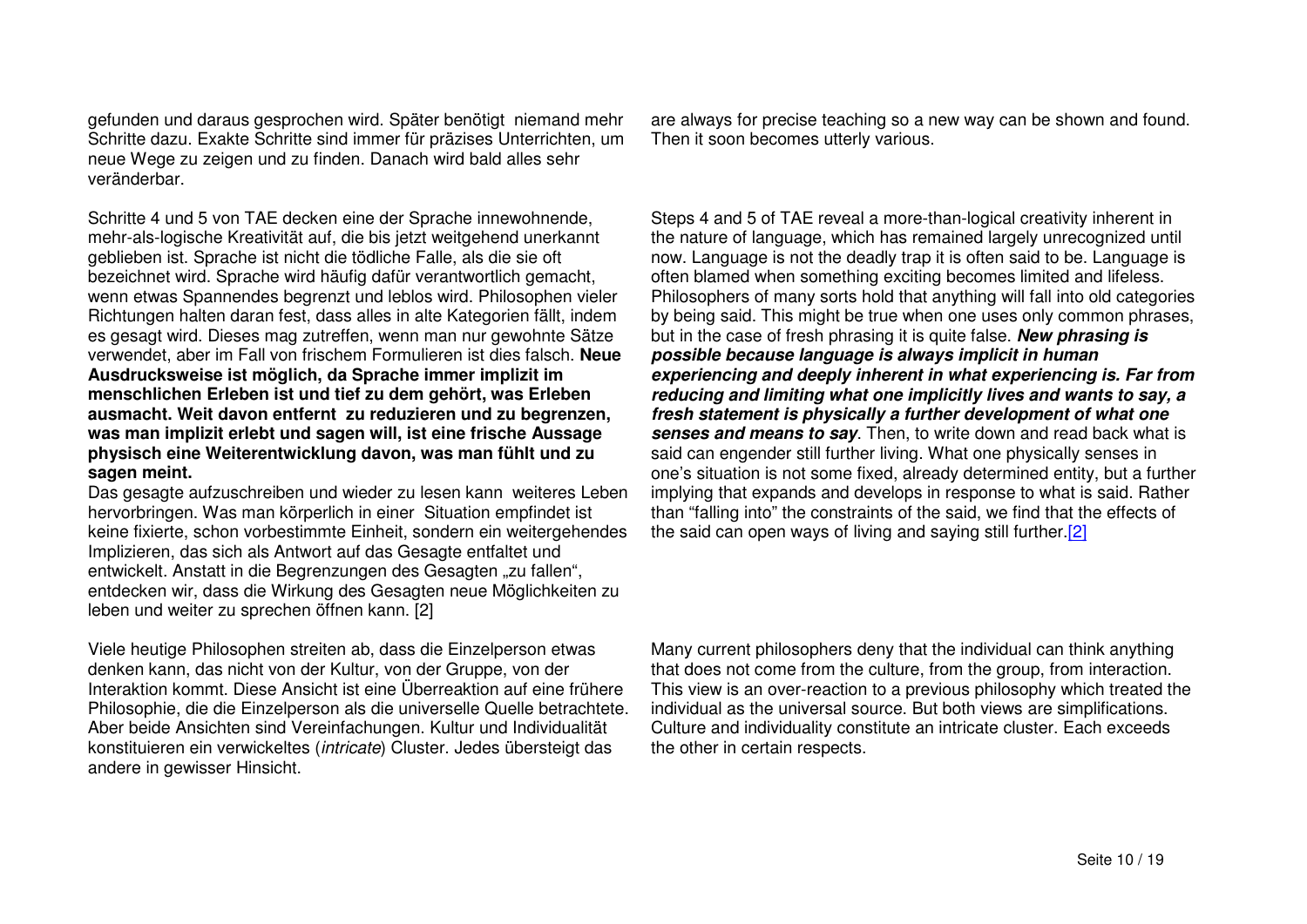Wir haben ein Sprachgehirn und wir leben in Situationen, die durch Interaktionen geprägt sind. Aber die Sprache ist nicht etwas, das auf ein leeres Blatt geprägt wird. Sogar Pflanzen sind ziemlich komplex, und Tiere leben ein komplexes Leben mit einander ohne Sprache. Wenn der lebendige Körper fähig wird, sich weiter zu tragen, indem er sich selbst symbolisiert, handelt und spricht er von einer enormen Verwickeltheit (*intricacy*). Selbstverständlich erhalten wir die Sprache von der Kultur und von der Interaktion. Aber wir haben gesehen, dass Sprache nicht einfach ein Speicher von fixierten allgemeinen Bedeutungen ist. Menschen geschehen nicht ohne Kultur und Sprache, aber mit und nach der Sprache sind die nächsten Schritte des Körpers immer wieder frisch da, und immer implizit verwickelter als die allgemeinen Routinen. Sie können dies sofort überprüfen, indem Sie Ihrer körperlichen Lebendigkeit bewusst werden, frisch und implizit viel verwickelter als die Wörter, die Sie lesen.

Von Anfang an liess ich die Kursteilnehmer meiner Klasse sich während der Woche in zuhörenden Partnerschaften treffen. Sie teilten sich die zwei Stunden auf, indem sie sich gegenseitig nur zuhörten. "Höre nur zu. Sage nur, wenn du nicht folgen kannst," wies ich sie an. "Wenn dein Partner an einem Papier arbeitet, erkläre ihm nicht, wie **du** das Papier schreiben würdest... ". Sie lachten immer, weil sie das Problem kannten. Niemand ist je bereit, uns da Gesellschaft zu leisten, wo wir mit unserem unfertigen Papier blockiert sind, so dass wir es in unserer Art durchdenken können. Aber in einer Focusing-Partnerschaft tun wir gerade dies. Wir kümmern uns vollständig um eine Person aufs Mal. Dieses gegenseitig unterstützende Muster war für die Kursteilnehmer immer ein Hauptgrund, den Kurs zu loben.

#### TAE hat einen **sozialen** Zweck. Wir bauen unsere

zwischenmenschliche Welt weiter. Es ist nicht wahr, dass allein durch unsere Entwicklung als Individuen sich die Muster, in denen wir leben müssen, irgendwie ändern werden. Wir müssen neue soziale Muster und neue Muster von Denken und Wissenschaft entwickeln. Dies wird

We have <sup>a</sup> language brain and we live in interactional situations. But language is not an imposition upon <sup>a</sup> blank. Even plants are quite complex, and animals live complex lives with each other without language. When the living body becomes able to carry itself forward by symbolizing itself, it acts and speaks from <sup>a</sup> vast intricacy. Of course we get the language from culture and interaction. But we have seen that language is not just <sup>a</sup> store of fixed common meanings. Humans don't happen without culture and language, but with and after language the body's next steps are always freshly here again, and always implicitly more intricate than the common routines. You can instantly check this by becoming aware of your bodily aliveness, freshly there and implicitly much more intricate than the words you are reading.

From the start I had the students in my class meet in listening partnerships during the week. They divided two hours, taking turns purely listening. "Just listen. Only say when you don't follow" I instructed them. "If your partner is working on <sup>a</sup> paper, don't tell about how *you* would write the paper...." They always laughed because they knew the problem. Nobody is ever willing to keep us company where we are stuck with our unfinished paper, so that we can think our way through. But in <sup>a</sup> Focusing partnership we do just that. We attend entirely just to one person at <sup>a</sup> time. This mutually sustaining pattern was always <sup>a</sup> main reason why students praised the course

TAE has <sup>a</sup> *social* purpose. We build our inter-human world further. It is not true that merely developing as individuals will somehow change the patterns in which we must live. We need to build new social patterns and new patterns of thought and science. This will be <sup>a</sup> mutual product no single person can create. On the other hand, if we work jointly too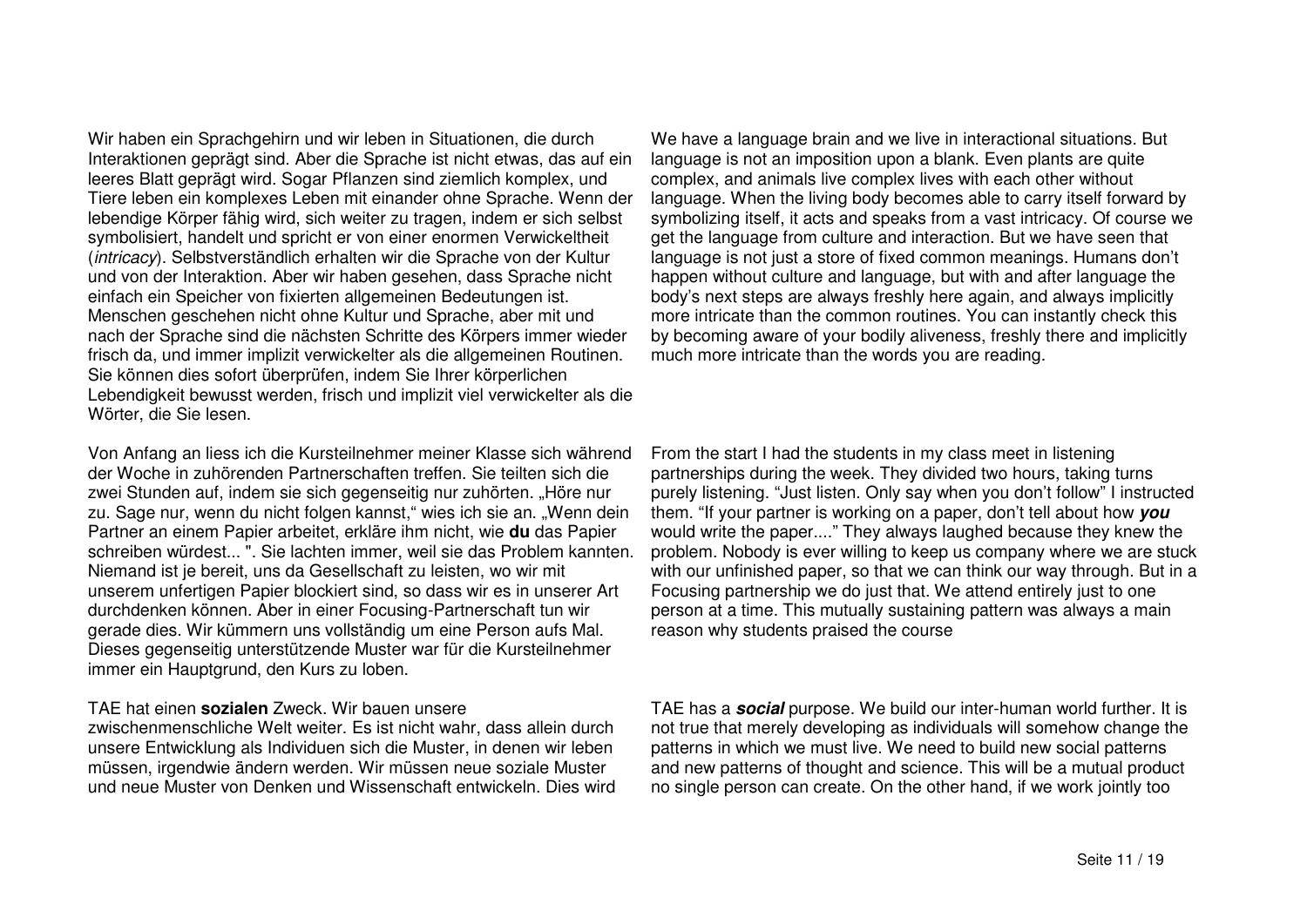ein gemeinsames Produkt sein, das keine Einzelperson herstellen kann. Wenn wir jedoch zu früh gemeinsam arbeiten, verlieren wir das, was nur durch das Individuum in einem focusing-artigen Prozess entstehen kann. Niemand anderer lebt die Welt von Ihrer Ecke aus. Kein anderer Organismus kann genau "das Mehr" empfinden, das Sie empfinden. In den ersten drei Tagen des TAE, wird man ständig gewarnt, seine noch unfertige Bedeutung zu "schützen". Wir unterbrechen jedermann, das sagt, dass "meins ist wie deins", oder "das Deine liess mich an ... denken" oder jeden möglichen Satz, der mit "wir..." anfängt. **Wir** können den genau gleichen Satz geäussert haben, aber die Verwickeltheit (*intricacy*), die für Sie implizit darin ist, erweist sich als äusserst unterschiedlich zu meiner. Diese zwei Verwickeltheiten sind viel bedeutender als das, was von diesem Ort kommen würde, wenn wir sie gemeinsam ausdrückten. Es gibt ein Zusammenspiel, das zu früh geschieht und die Artikulation dessen stoppt, was so verschwommen ist und in dasmansoschwer hineinkommt. Weil wir inhärentInteraktionsgeschöpfe sind, öffnet sich unsere *implicit intricacy* tiefer, wenn wir zu einer anderen Person sprechen, die uns wirklich hören will. Wenn aber diese Person etwas hinzufügt, ist unser Kontakt mit der inneren Bedeutung fast immer verloren oder verengt. In TAE bieten wir die erforderliche Wechselwirkung an, ohne irgendeinen Anspruch, indem wir abwechslungsweise anbieten, was wir eine "Focusing-Partnerschaft" nennen. In der Hälfte der Zeit folge ich Ihnen nur. Ich folge Ihnen still mit meinem körperlichen Verständnis und ich sage lhnen, wenn ich nicht folgen kann. Ich spreche hin und wieder aus diesem Verstehen, aber nur zur Kontrolle, ob ich folge. In TAE notiere ich alle Ihre genauen Worte, wenn sie auftauchen (weil sie sonst einen Moment später verloren gehen könnten) und ich lese Ihnen alles nochmals vor, wenn Sie es wünschen. Dann in der anderen Hälfte tun Sie**nur** dasselbe für mic h.

Wenn die Bedeutung für das Individuum einmal artikuliert und genügend differenziert worden ist, dann geschieht etwas, das wir "kreuzen" (*crossing*) nennen. Einsichten anderer Leute reichern unsere an, indem sie in unseren eigenen Begriffen implizit werden. Wenn man

soon, we lose what can only come through the individual in a focusing type of process. Nobody else lives the world from your angle. No other organism can sense exactly "the more" that you sense. In TAE for the first three days, one is constantly warned to "protect" one's as yet inchoate sense. We interrupt anyone who says "mine is like yours," or "yours made me think of..." or any sentence that begins with "We..." *We* may have uttered the very same sentence, but the intricacy that is implicit for you turns out to be utterly different from mine. These two intricacies are much more significant than what would come from this spot, if we articulate it together. There is an interplay which happens too soon and stops the articulation of what is so fuzzy and hard to enter. Because we are inherently interactional creatures, our implicit intricacy opens more deeply when we are speaking to another person who actually wants to hear us. But if that person adds anything in, our contact with the inward sense is almost always lost or narrowed. In TAE we provide the needed interaction without any imposition, by taking turns in what we call a "Focusing partnership." In half the time I respond only to you. I follow you silently with my bodily understanding, and I tell you when I cannot follow. I speak from this understanding now and then but only to check if I follow. In TAE I write down all your exact words as they emerge (because otherwise they might be gone a moment later) and I read anything back to you when you want it. Then in the other half of the time you do *only* this for me.

Once the individual's sense of something has become articulated and differentiated enough, then what happens is something we call "crossing." Other people's insights enrich ours by becoming implicit in our own terms. If one first develops and keeps one's own terms, one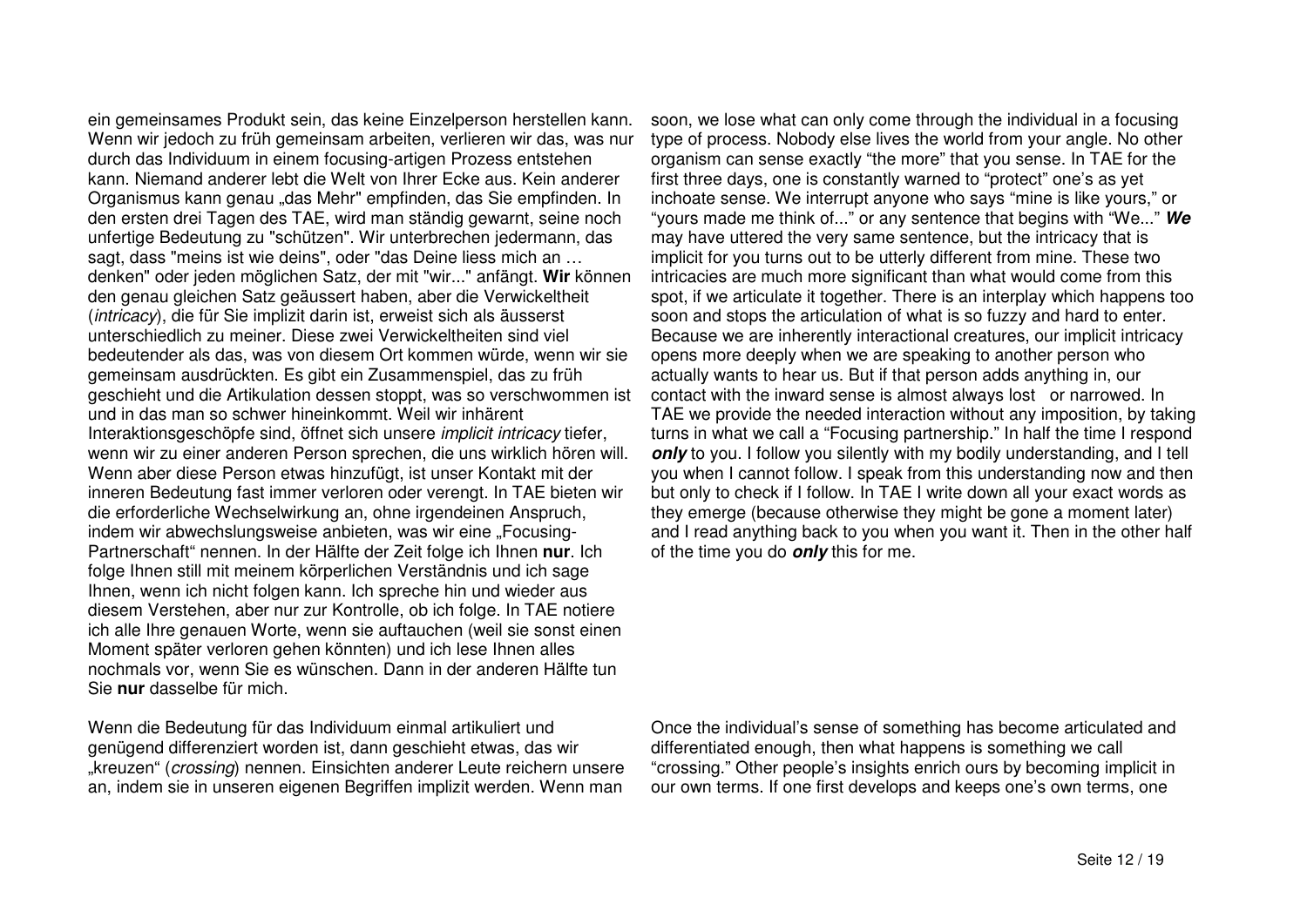zuerst seine eigenen Begriffe entwickelt und diese behält, kann man sie mit anderen kreuzen. Seine eigenen Begriffe zu halten bedeutet, ihre verwickelte Präzision zu erhalten. Kreuzen reichert ihre *implicit intricacy* und Kraft an. An diesem Punkt kann gemeinsame Interaktion ein neues, soziales Ergebnis hier im Raum erzeugen. Dies ist selbstverständlich die Absicht der gegenwärtigen Betonung auf "Dialog" und Shotters (2003) wichtige Arbeit über "gemeinsame Tätigkeit", da wir Menschen grundlegend in einem zwischenmenschlichen Wechselwirkungsraum leben.[3]. Aber wir benötigen den einzigartigen impliziten Speicher der Welt-Interaktion der Einzelperson und dies erfordert zuerst den Ausdruck des körperlichen *felt sense* der Einzelperson.

Wenn sich viele TAE-Theorien kreuzen, müssen sie nicht ein konsistentes logisches System bilden. Sie gehen auf eine andere Art zusammen. Sie kreuzen. Durch Kreuzen wird die andere Theorie implizit im *felt sense* unter den eigenen logisch verbundenen Begriffen. Dann stellen wir fest, dass wir mehr von unserem felt sense sagen können, indem wir die andere Theorie und ihre verbundenen Begriffen verwenden. Die *implicit intricacy* verbindet alle TAE-Theorien im Voraus. Jede Theorie öffnet eine verwickelte Position (*intricate location*) in der Öffentlichkeit und in Philosophie und Wissenschaft. Sie ermöglicht, an diesem Ort in die *implicit intricacy* einzutreten. Eine TAE-Theorie bezieht sich auf viele anderen Positionen, nicht nur durch ihren *felt sense*, sondern auch durch logische Verbindungen zu anderen Dingen.

### **Logik- und Wissenschaft von Raum und Zeit existieren nur innerhalb der erlebensmässigen Explikation.**

Reine logische Folgerung wird in TAE beibehalten, aber wir finden **auch** eine bestimmte "sonderbare Logik", wenn wir einen *felt sense* ausdrücken. Wir finden z.B., dass ein kleines Detail, das normalerweise *unter* weiteren Kategorien zusammengefasst würde, diese stattdessen überwölben und seine verwickeltere Musterung in sie einbauen kann.

can then cross them with others. Keeping one's own terms means keeping their intricate precision. Crossing enriches their implicit intricacy and power. At that point collaborative interaction can create <sup>a</sup> new social product right here in the room. This is of course the intent of the current emphasis on "dialogue" and Shotter's (2003) important work on "joint action" since we humans live fundamentally in an inter-human interactional space.<sup>[3]</sup> But we need the individual's unique implicit store of world–interaction and this requires articulating the individual's bodily felt sense first.

When many TAE theories cross, they need not constitute one consistent logical system. There is <sup>a</sup> different way in which they go together. They cross. Crossing makes the other theory implicit in the felt sense under one's own logically connected terms. Then we find that we can say more from our own felt sense, using the other theory and its connected terms. Implicit intricacy connects all the TAE theories in advance. Each theory opens an intricate location in the public world and in philosophy and science. It enables the implicit intricacy to be entered at that location. A TAE theory relates to many other locations not only through its felt sense but also through logical connections to other things.

## **Logic and space-time science exist only within experiential explication**.

Pure logical inference is retained in TAE, but we *also* find <sup>a</sup> certain "odd logic" in articulating <sup>a</sup> felt sense. We find, for example, that <sup>a</sup> small detail which would usually be subsumed *under* wider categories, can instead overarch them and build its more intricate patterning into them. Another example of the odd logic: We find that when more requirements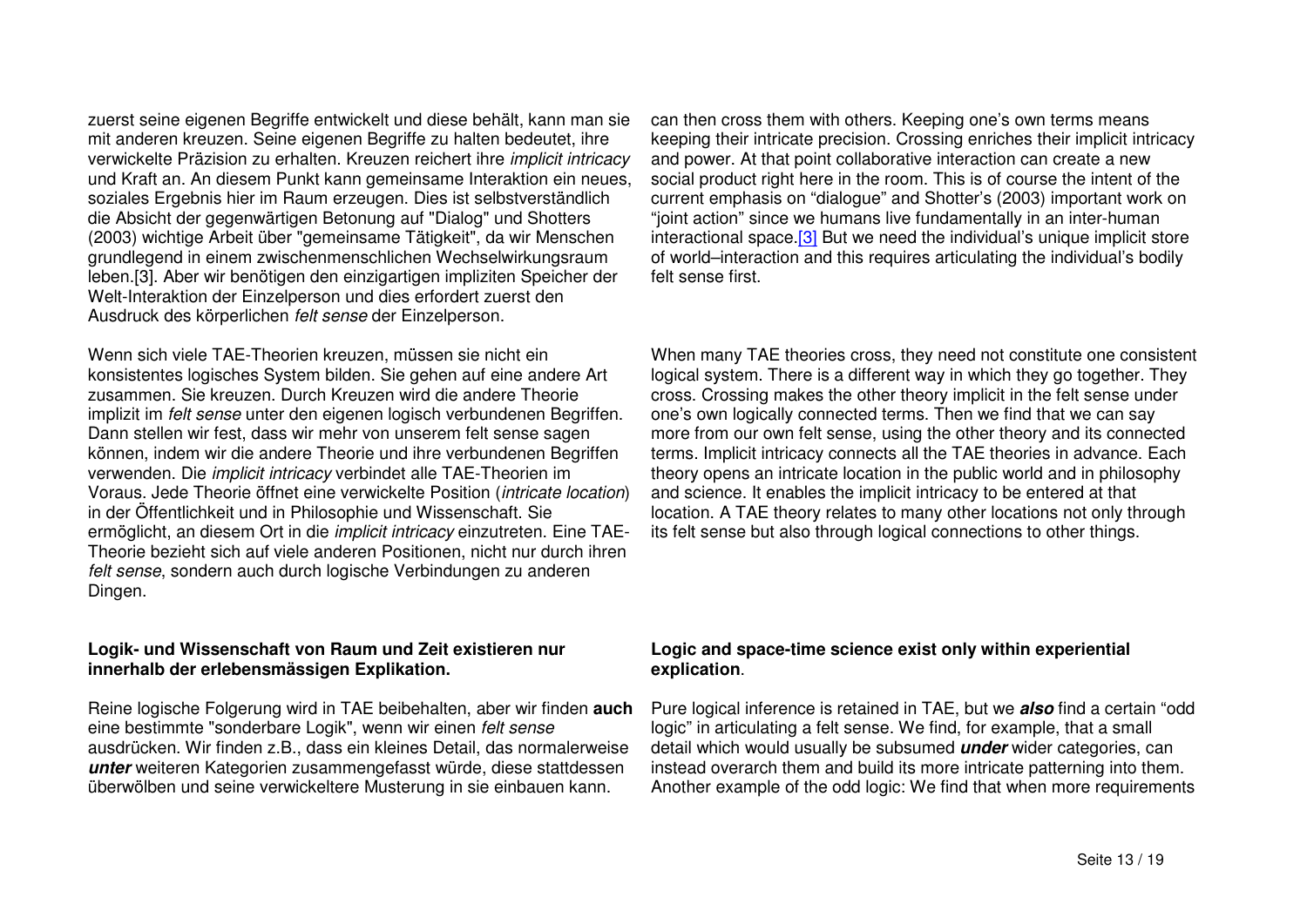Ein anderes Beispiel für sonderbare Logik: Wir stellen fest, dass wenn mehr Anforderungen auferlegt werden, die Freiheitsgrade nicht vermindert werden; mehr Anforderungen öffnen mehr Möglichkeiten. Es gibt eine seltsame Logik erlebensmässigen Ausdrucks [4]. Als nächstes müssen wir die reguläre Logik betrachten.

Um unsere reduzierenden Wissenschaften innerhalb einer breiteren experientiellen Wissenschaft zu verstehen, müssen wir zuerst die Kraft der Einheitenlogik schätzen. Ich muss loben, was ich "Millimeterpapier" nenne, die Einheiten, welche die Logik erfordert. Die kleinen logischen Einheiten sind uns allen von der Mathematik vertraut (1+1=2+170=172). Die Einheiten, aus denen Zahlen bestehen, sind sich gegenseitig extern, nahe beieinander, oder eine nach der andern. Mit Newton wurden sie Eigenschaften von Raum und Zeit und folglich Eigenschaften von allem, das in Raum und Zeit existiert. Wenn Sie sich vorstellen, alles Externe sei entfernt worden, so scheint es immer noch eine Raum-Zeit zu geben, die zwar leer, aber noch immer quantitativ in diesen Einheiten gemessen ist. Die Wirklichkeit, welche die Wissenschaft darstellt, wird in dieser Raum-Zeit konstruiert. DieWissenschaft verwandelt, was sie studiert, in niedliche, saubere logische Einheiten, die mit Mathematik behandelt werden können. Indem ich diese Raum-Zeit "Millimeterpapier" nenne, möchte ich klar machen, dass Physik, Chemie, organische Chemie, Biologie, Mikrobiologie - jedes wissenschaftliche Spezialgebiet eine durchdachte Konstruktion aus kleinen Einheiten auf dieser Art Schirm ist, wie Moleküle, Zellen, Gene, Neuronen. Das Einheitenmodell ist nicht das einzige mögliche Modell für die Wissenschaft. Selbstverständlich kommt Natur nicht wirklich in kleinen Einheiten daher, aber wir können sie auf solch einen Schirm von Einheiten projizieren. Wir vergrössern ihn auch sehr, damit die Einheiten erfassen, was normalerweise nicht gesehen werden kann. Dann können wir sehr spezifische Operationen mit diesen Einheiten einführen. Wir können die Resultate dieser Operationen überprüfen und schliesslich Dinge schaffen, die vorher noch nie bestanden haben. Unter anderem bilden wir auch uns selbst auf diese Schirme der Einheiten ab, wenn wir uns studieren. Nein, natürlich sind

are imposed, degrees of freedom are not lessened; more requirements open more possibilities. There is an odd logic of experiential explication.[4] Next we must consider regular logic.

In order to understand our reductive sciences within a wider experiential science we must first appreciate the power of the unit logic. I need to laud what I call "graph paper," the units that logic requires. The little logical units are familiar to everyone from mathematics (1+1=2+170=172). The units of which numbers are composed are external to each other, next to or after each other. With Newton they became characteristic of space and time and therefore of anything that exists in space and time. If you imagine everything external gone, there still seems to be a space and time which is empty but still quantitative in this unit measured way. The reality which Science represents is constructed in this space and time. Science turns what it studies into nice clean logical units that can be used with mathematics. By calling this space and time "graph paper" I want to bring home that physics, chemistry, organic chemistry, biology, microbiology — every scientific specialty is an elaborate construction of little units on this kind of screen, such as molecules, cells, genes, neurons. The unit model is not the only possible model for science. Of course nature doesn't really come in little units, but we can project it onto such a screen of units. We also enlarge it very greatly so that the units capture what cannot normally be seen. Then we can institute very specific operations with these units. We can test the results of these operations, and eventually create things that have never existed before. Among other things we also map **ourselves** onto these screens of units when we study ourselves. No, of course we are not these screens. It is a bad mistake to think that we consist just of these little units on all the screens. We are the ones who live and look at screens that we make. When I was young we were all supposed to be chemical. Then biochemistry and microbiology expanded vastly. Then, later, we were supposed to be neurology. Obviously there are many sciences; what they say changes every few years, and new kinds of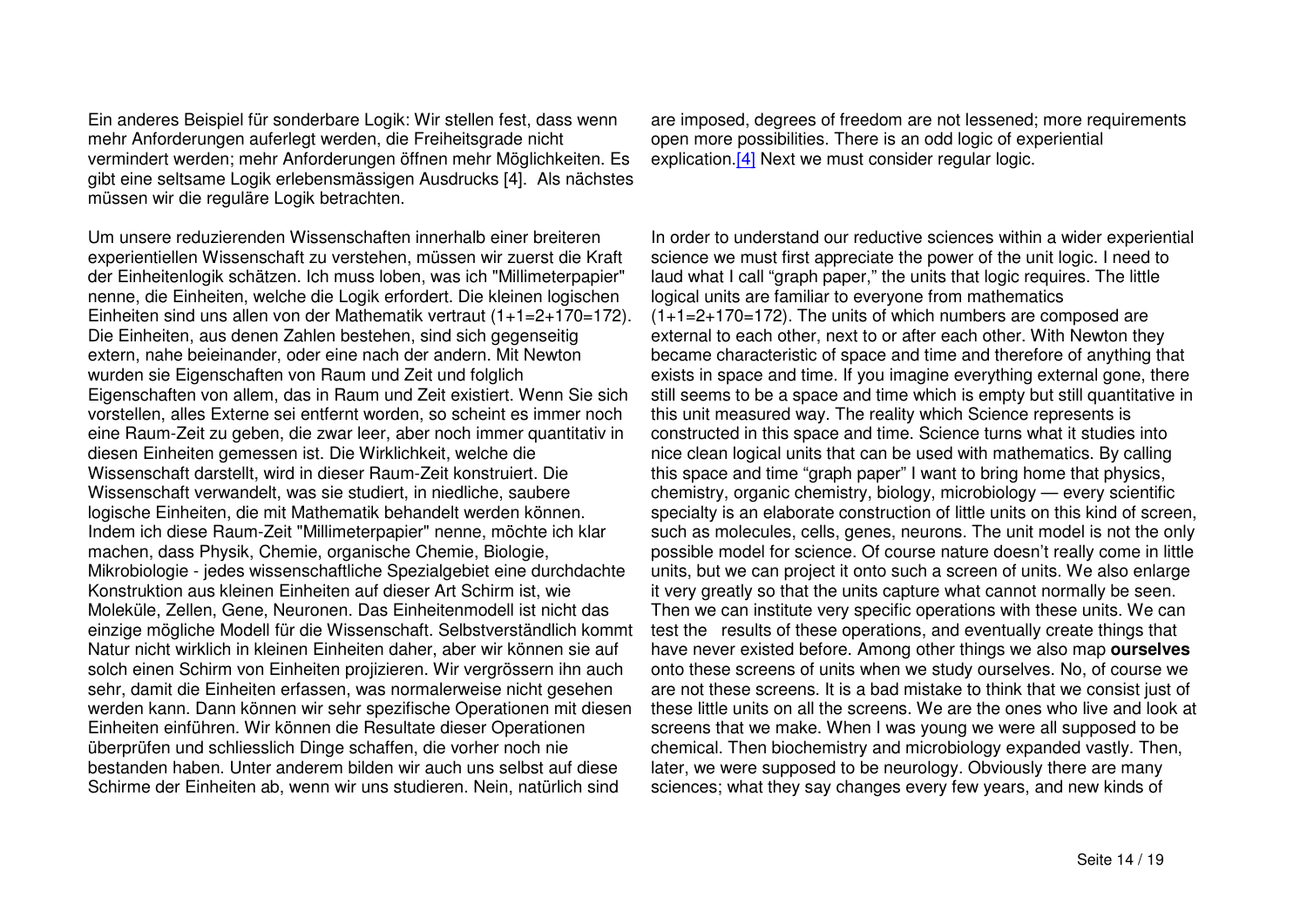wir nicht diese Schirme. Es ist ein schlimmer Fehler, zu denken wir bestünden nur aus diesen kleinen Einheiten auf all den Schirmen. Wir sind diejenigen, die leben und auf die Schirme schauen, die wir machen. Als ich jung war, sollten wir alle chemisch sein. Dann entwickelten sich Biochemie und Mikrobiologie beträchtlich. Später sollten wir dann Neurologie sein. Offensichtlich gibt es viele Wissenschaften; was sie sagen, verändert sich alle paar Jahre und ständig werden neue Arten von Schirmen hinzugefügt. Wir sind nicht kleine Einheiten auf einem Schirm, nicht die Summe von allen gegenwärtigen und zukünftigen Schirmen. Aber lassen Sie uns nicht behaupten, wir könnten ohne die wundervollen Dinge sein, die aus solchen Einheiten hergestellt worden sind, - zum Beispiel Medizin, elektrisches Licht und sogar dieser Computer, auf dem ich schreibe. Wenn wir einmal einen Schirm aus Einheiten schaffen, sind logische Argumentation und Folgerung sehr leistungsfähig und können uns zu Orten führen, die sonst nicht gefunden werden könnten.

Andererseits ist es nicht die Logik, welche die Einheiten schafft. Nur wir schaffen die Einheiten und schaffen weitere davon. Die Lösung lange anstehender Probleme erfordert normalerweise neue Einheiten. Sogar Euklid beweist einen Satz über Dreiecke nur, indem er eine der Linien verlängert oder indem er eine neue Linie von der Spitze auf die Basis fällt – in andern Worten, nur indem er gewisse neue Einheiten schafft.

Wenn man ein wohl definiertes Konzept verwendet, wenn man sich an dieser Verbindungsstelle in den *felt sense* einlässt, kann man genau herausfinden, wie dieses Konzept an dieser Verbindungsstelle funktioniert, seinen exakten Effekt in diesem Kontext. Dies wird ein viel exakteres Muster sein, als die Definition, welche man für dieses Konzept hatte. Ein *felt sense* ist eine Quelle viel grösserer Präzision und kann einen ermöglichen, neue Einheiten zu erzeugen.

Die "Komplexitäts-Theoretiker", die analoge Computermodelle machen, nehmen noch immer an, dass der anfängliche Satz von Einheiten bis zum Ende bestehen bleiben muss. Daher sind ihre Resultate

screens are constantly being added. We are not little units on <sup>a</sup> screen, not the sum of all the current and future screens. But let us not pretend that we could do without the wonderful things that have been constructed from such units, — for example, medicine, electric lights, and even this computer on which I am typing. Once we make <sup>a</sup> screen of units, logical reasoning and inference are very powerful and can lead us to places nothing else can find.

On the other hand, logic is not what creates the units. Only we create the units, and we keep on creating them. The solution of long standing problems usually requires creating new units. Even Euclid proves <sup>a</sup> theorem about triangles only by extending one of the lines, or by dropping <sup>a</sup> new line from the apex to the base — in other words, only by creating some new unit.

When one is using <sup>a</sup> well-defined concept, if one enters the felt sense at that juncture one can find exactly how that concept is working at that juncture, its precise effect in that context. This will be much <sup>a</sup> much more precise pattern than the definition one had for that concept. A felt sense is <sup>a</sup> source of much greater precision and can enable one to generate new units.

The "Complexity" theorists who make analog computer models still assume that the starting set of units must last through to the end. So their results are disappointing.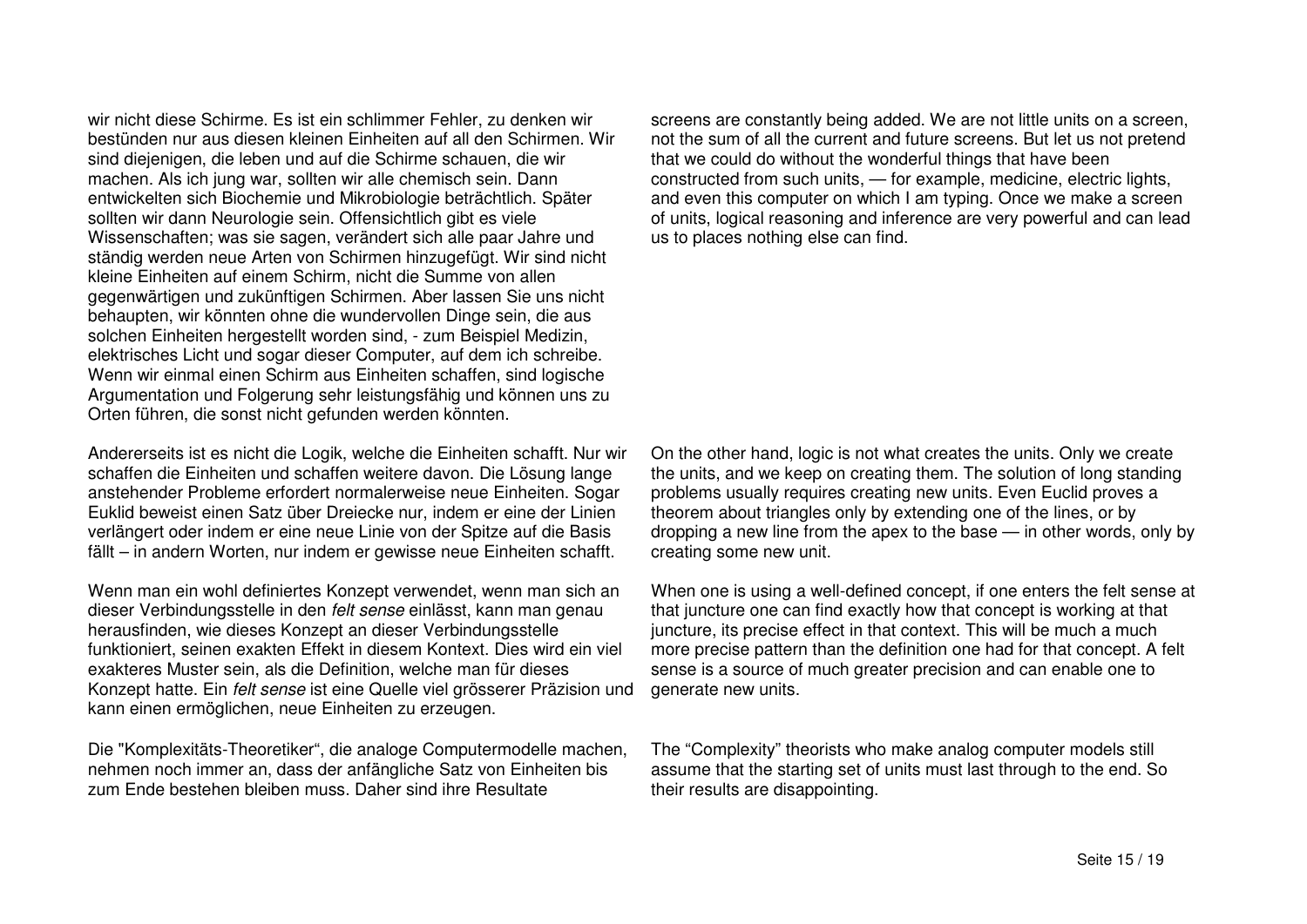#### enttäuschend.

Logische Analyse wird heute breit zurückgewiesen, sogar in der analytischen Philosophie, aber die Aufgabe logischer Analyse ist ein grosser Fehler. Es ist zutreffend, dass Logik von Voraussetzungen abhängt, die sie nicht überprüfen kann. Logik ist hilflos, ihre eigene Ausgangsposition festzustellen. Aber TAE zeigt, dass an signifikanten Anschlussstellen neue logische Folgerungen mit neuen Einheiten eingeführt werden können, zu denen man zuerst mit Focusing und TAE gelangt ist. Die Möglichkeiten werden stark erweitert, wenn wir der logischen Analyse eine verständliche Möglichkeit zufügen können, neue Ausgangspunkte zu bestimmen und dort neue Einheiten zu erzeugen.

Von den neuen Erfahrungen und von den neuen Sätzen, die kommen, können wir neue Einheiten für logische Folgerungen bilden. Auf diese Art können wir in der Welt etwas mit ausgeprägten Fasern und Bezeichnungen aufbauen. Dann ist es eine neue Logik mit neuen Einheiten. Dann passt logische Folgerung wieder und führt wieder zu neuen Orten, neuen Einblicken und neuen Fragen, zu denen man sonst nicht kommen kann.

Was von einem körperlichen *felt sense* kommt, ist oft seltsam und eignet sich nicht für die kleinen Kästchen des Millimeterpapiers. Und diese "unlogische" Eigenschaft ist häufig der wichtigste Aspekt von dem, was wir sagen müssen. Wir können trotzdem logisch verbundene Begriffe entwickeln. Mit TAE haben wir eine Möglichkeit, die "unlogische Krux" alle Begriffe neu definieren zu lassen, so dass dann die logische Folgerung ihnen ihre Kraft verleiht, ohne ein verwickeltes (*intricate*) neues Muster zu verlieren oder das Leben zu missachten, das die Theorie deutlich ausdrückt.

Wenn Begriffe einen *felt sense* ausdrücken und **auch** logische Verbindungen erhalten, ermöglicht diese Dualität, uns von jeder möglichen Aussage aus in zwei Richtungen zu bewegen: Sobald wir logisch verbundene Begriffe haben, erzeugt die Logik leistungsfähige Logical analysis is being widely rejected even in Analytic Philosophy today, but giving up on logical analysis is <sup>a</sup> great mistake. It is true that logic depends on premises it cannot examine. Logic is helpless to determine its own starting position. But TAE shows that new logical inferences can be instituted at significant junctures with new units that are first arrived at by Focusing and TAE. The possibilities are greatly enhanced, when we can give logical analysis an articulated way to determine new starting locations and to generate new units there.

From new experiences and new phrases that come, we can fashion new units for logical inferences. In this way we can build something in the world with articulated strands and terms. Then it is a new logic with new units. Then logical inference applies again, and leads again to new places, new insights and new questions at which one cannot arrive in any other way.

What comes from <sup>a</sup> bodily felt sense is often of an odd sort that doesn't lend itself to the little boxes of graph paper. And, this "illogical" character is often the most important aspect of what we need to say. We can develop logically connected terms nevertheless. With TAE we have <sup>a</sup> way to let the "illogical crux" redefine all the terms, so that logical inference then lends them its power without losing an intricate new pattern or violating the life that the theory articulates.

When terms articulate a felt sense and **also** acquire logical connections, this duality enables us to move in two ways from any statement: Once we have logically linked terms, logic generates powerful inferences far beyond what can be found directly from experiencing. On the other side,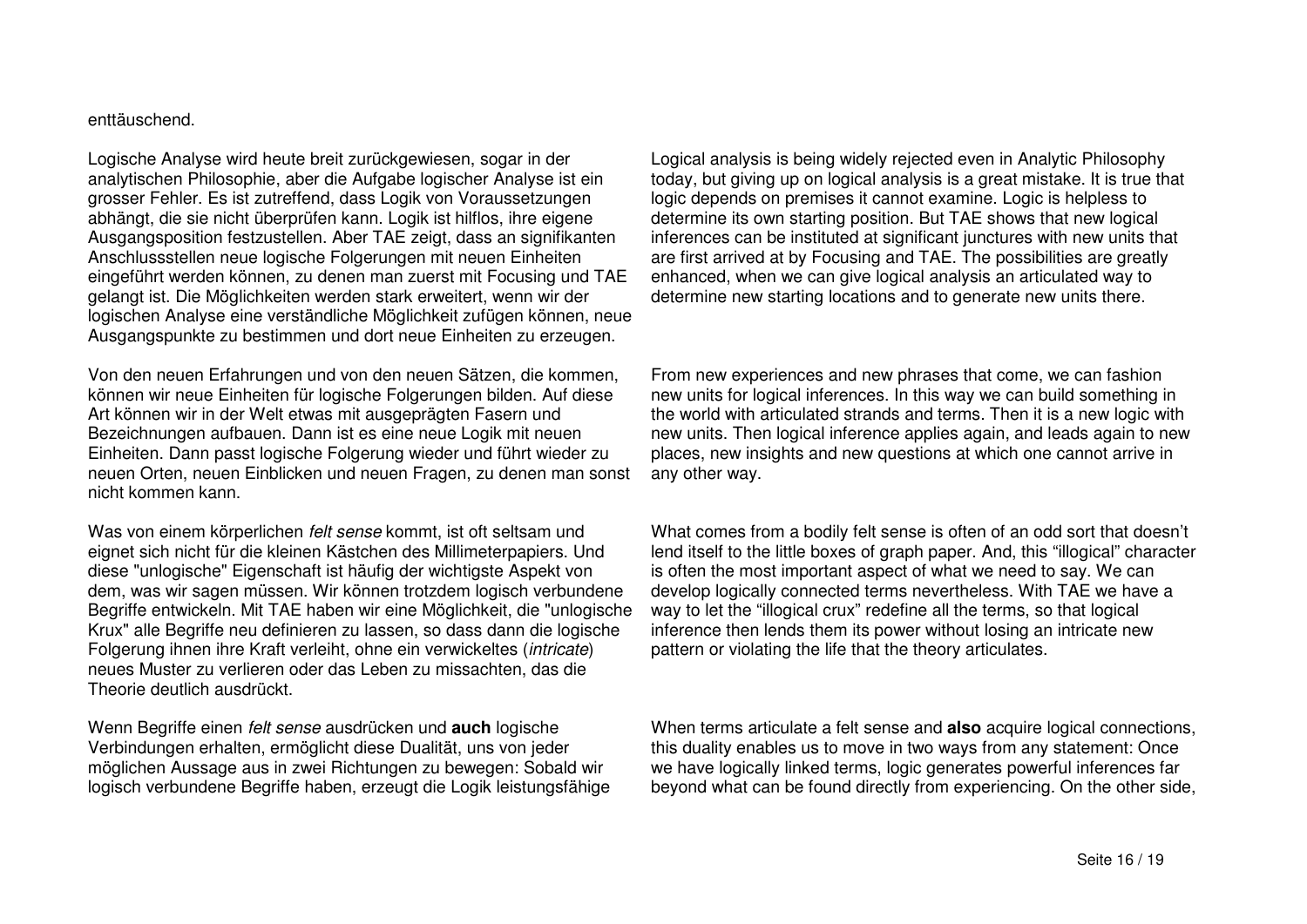Folgerungen weit über das hinaus, was direkt vom Erleben gefunden werden kann. Andererseits können wir ankommen, wo Logik nie hinführen würde, wenn wir den erlebensmässigen Implikationen nachgehen. Wir benötigen beides.

Mein "Ein Prozessmodell" (Gendlin, 1997) setzt z. B. beides ein. Beim Focusing entstehen neue und realistische Schritte aus dem Körper, aber dies scheint unlogisch. Focusing ist möglich, da wir es tun. Aber, sich eine Welt zu erdenken, in der Focusing möglich ist, führt zu einer Gruppe logisch miteinander verbundener Begriffe, in denen **der lebende Körper ein mit seiner Umwelt und seiner Situation in Wechselwirkung stehender Prozess** ist. Dies ist der Fall für Pflanzen. Tiere brauchen ein Verständnis von "Verhalten" als einen speziellen Fall von solcher Interaktion, und die menschliche Sprache wiederum ist ein spezieller Fall von Verhalten.

Auf diese Art habe ich ein Begriffsmodell für Physik und Biologie entwickelt, das an die üblichen Konzepte und Daten anschliessen kann (wozu wir fähig sein müssen), aber mit konzeptionellen Mustern, die durch das Leben und Symbolisieren kontinuierlich weiter moduliert werden. Diese Art Konzept kann an die üblichen Einheiten anschliessen, enthält aber auch, was nicht reduziert werden kann. Dieses Modell lässt einen jedes mögliche Konzept rekonfigurieren. Mit solchen Konzepten kann man auf eine Art so über alle physischen Körper denken, dass einige leben können, und so über alle lebenden Körper, dass einige davon menschliche Körper sein können.[5]

Ich kann die Philosophie hinter dem oben genannten nur andeuten. Diese Philosophie stammt von mir, aber selbstverständlich könnte ich nicht zu ihr gelangt sein, wenn ich nicht die Geschichte der Philosophie gekannt hätte und Dilthey, Husserl, Heidegger, Merleau-Ponty, Wittgenstein, Whitehead, McKeon und viele andere.

Mein neuer Weg sollte die alten Konzepte, Strategien und Fragen in eine direkte Relation mit der *implicit intricacy* setzen. Ich fand, dass

by pursuing the experiential implications we can arrive where logic would never lead. We need both.

For example my *A Process Model* (Gendlin, 1997) employs both. In Focusing, new and realistic steps arise from the body, but this seems illogical. Focusing is possible, since we do it. But to conceive of <sup>a</sup> world in which Focusing is possible leads to <sup>a</sup> cluster of logically interlocking terms in which *the living body is an interactive process with its environment and situation.* This is the case for plants. Animals require understanding how "behavior" is <sup>a</sup> special case of such interaction, and human language again <sup>a</sup> special case of behavior.

In this way I have developed <sup>a</sup> conceptual model for physics and biology, which can connect to the usual concepts and data (as we must be able to do), but with conceptual patterns which are modeled on and continuous with living and symbolizing. This kind of concept can connect with the usual units, but also embodies what cannot be reduced. This model can let one reconfigure any concept. With such concepts one can think about all physical bodies in such <sup>a</sup> way that some can be living, and about all living bodies in <sup>a</sup> way that some can be human bodies.[<u>5</u>]

II can only indicate the philosophy behind the above. This philosophy is original with me, but of course I could not have arrived at it if I didn't know the history of philosophy and Dilthey, Husserl, Heidegger, Merleau-Ponty, Wittgenstein, Whitehead, McKeon, and many others.

My new way was to put the ancient concepts, strategies, and issues into a direct relation with implicitly intricate experiencing. I found that each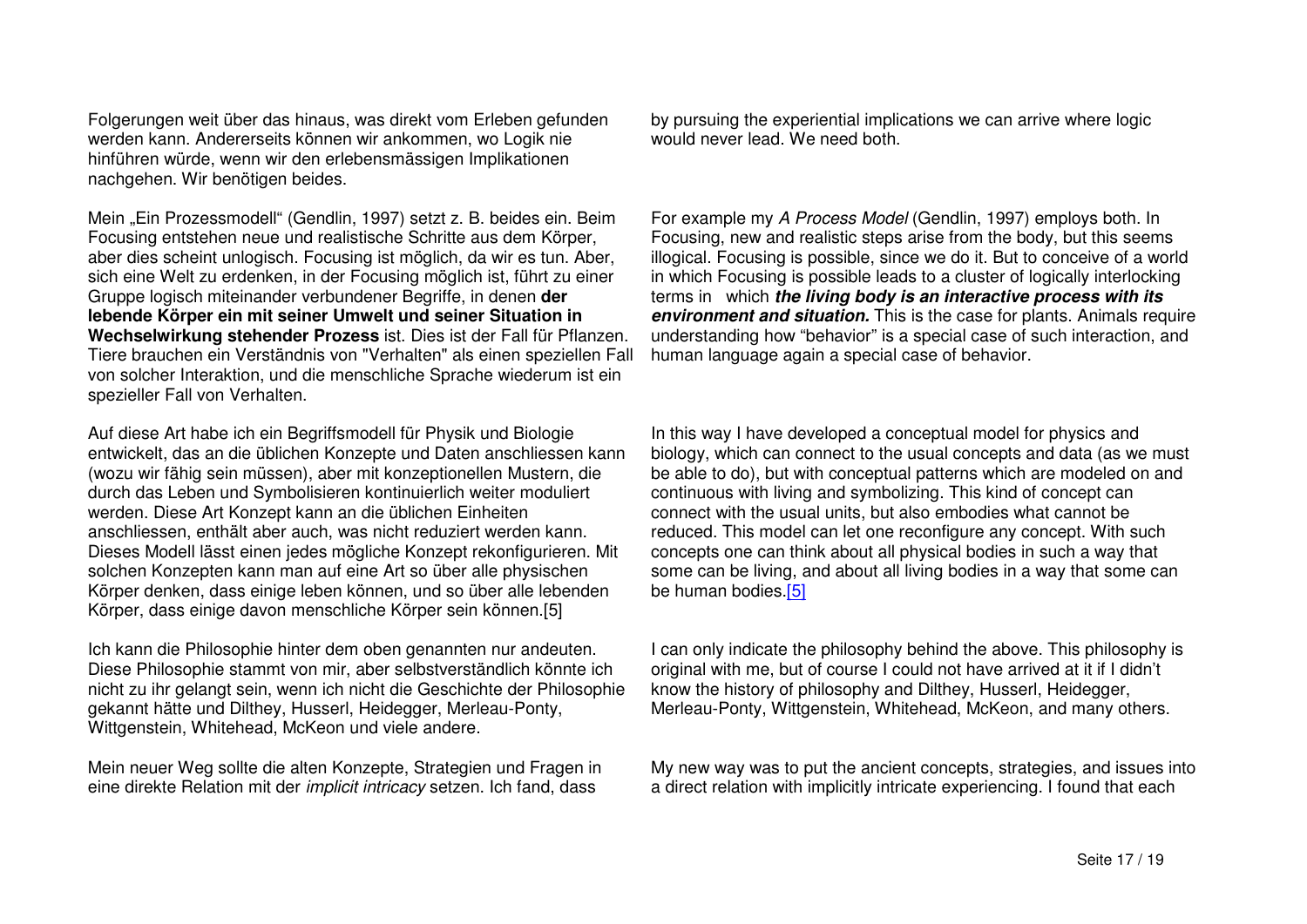jeder philosophische Ansatz Wege zum impliziten Erleben öffnen kann, anstatt die anderen [*die alten Konzepte, hpm*] aufzuheben. Jede Hauptphilosophie ändert die Bedeutung der **grundlegenden** Begriffe, z. B. was "grundlegend" bedeutet, was "ist" oder "existiert" bedeutet, auch "wahr", "verstehen", "erklären", und alle andern solche Wörter. Jede Philosophie erhält ihre geänderten Bedeutungen, indem sie in dieses grössere Reich am Rand des Denkens eintritt, welches organisierter ist als jedes mögliches Begriffsystem. Aber dann erzählt die Philosophie eine Geschichte, ihre eigene Geschichte in ihren eigenen Begriffen darüber, wie sie zu ihren Begriffen kam. Sie gibt uns nur einen konzeptualisierten Bericht über ihren Eintritt und ihre Rückkehr. Sie ermöglicht uns nicht, dies zu tun. Meine Philosophie lässt uns eintreten und zurückkehren. Sie studiert und verwendet, was mit der Sprache geschieht und auch (anders) was mit logischen Begriffen geschieht, wenn wir eintreten und zurückkehren.

Es gibt die alten, hoch entwickelten Begriffsstrategien, darüber zu denken, in welcher Weide Menschen in der Wirklichkeit leben, dass wir etwas wissen können. Nachdem ich viele dieser Strategien und ihre Fallgruben kenne, sage ich: Wir haben nicht nur Wechselwirkung, wir sind Wechselwirkung mit der Umwelt, - mit anderen Leuten, der Welt, dem Universum, und wir können uns als solche fühlen. Was wir von dort empfinden ist nie nichts.[6]

Die oben zitierten Werke Gendlins sind verfügbar auf www.focusing.org und www.philosophyofexperiencing.org.

1 Dieser Artikel ist auf www.focusing.org auch in deutscher Übersetzung verfügbar.

philosophical approach can open avenues in the implicit experiencing, instead of canceling the others out.

Every major philosophy changes the meaning of the **basic** terms such as what "basic" means, what "is" or "exists" means, as well as "true," "understand," "explain," and all other such words. Each philosophy gets its changed meanings by entering into that bigger realm at the edge of thinking which is more organized than any system of concepts. But then the philosophy tells <sup>a</sup> story, its own story in its own terms about how it got its terms. It gives us only <sup>a</sup> conceptualized report about its entry and return. It doesn't enable us to do this. My philosophy lets us enter and return. It studies and uses what happens to language, and also (differently) what happens to logical terms when we enter and return.

There are ancient sophisticated conceptual strategies to think about how human beings live in reality in such <sup>a</sup> way that we can know something. It is after knowing many of these strategies and their pitfalls, that I say: we don't just have interactions; we *are* interaction with the environment, — other people, the world, the universe, and that we can sense ourselves as such. What we sense from there is never nothing.[6]

The Gendlin works cited below are available at www.focusing.org and at www.philosophyofexperiencing.org

1 Gendlin, E.T. What happens when Wittgenstein asks "What happens when...?" *The Philosophical Forum* Volume XXVIII. No. 3, Winter-Spring 1997. See also Gendlin, E.T. Thinking beyond patterns : body, language and situations. In B. den Ouden & M. Moen (Eds.), *The presence of feeling in thought*, Chapter A-1, section 6. New York : Peter Lang, 1991.

2 See my reply to Nicholson in Gendlin, E.T. How philosophy cannot